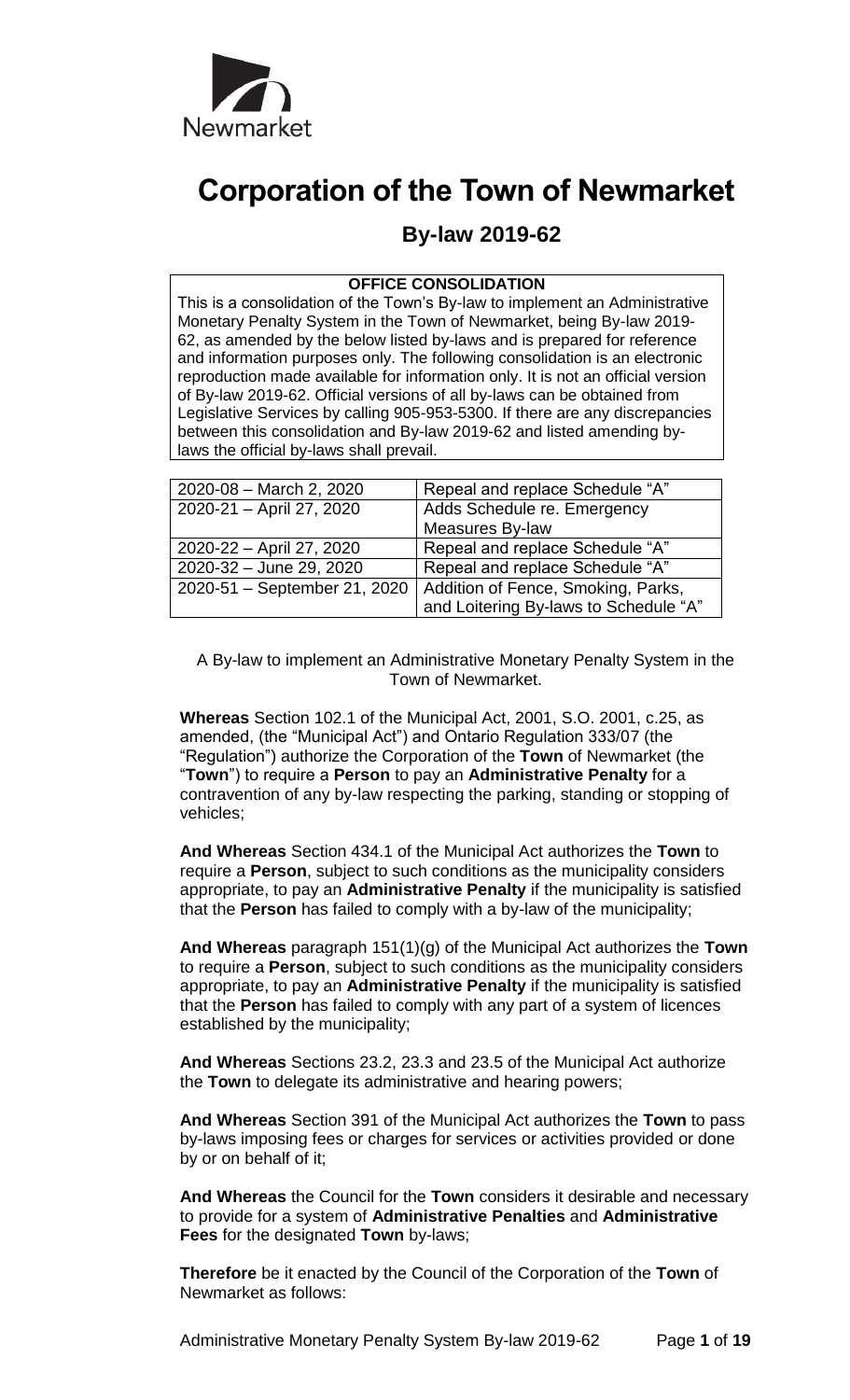#### **1. Title**

This By-law may be known and cited for all purposes as the "Administrative Monetary Penalty System By-law 2019-62".

# **2. Definitions**

In this By-law:

**"Adjudication Fee"** means the amount that the recipient is liable to pay as specified under Section 7(13) of this By-law and listed in Schedule "B";

**"Administrative Fee"** means any fee specified in this By-law, as amended;

**"Administrative Penalty"** means a monetary penalty set out in this By-law for a contravention of a **Designated By-law**;

**"Court"** means any court of law of the Province of Ontario, including but not limited to the Ontario Court of Justice, the Ontario Superior Court of Justice, and the Ontario Court of Appeal;

**"Designated By-law"** means a by-law, or a part or provision of a by-law, that is designated under this or any other by-law, and is listed in the attached Schedule "A" to which the AMPS applies;

**"Early Payment"** means a twenty five percent (25%) discount for **Early Payment** in accordance with Section 5(5)(a) of this By-law that is payable for contraventions of the designated provisions listed in Column A3 and set forth in Schedule "A";

**"Fee – Hearing No-Show"** means an **Administrative Fee** listed in Schedule "B" in respect of a **Person**'s failure to appear at the time and place scheduled for a hearing before a **Hearing Officer**;

**"Fee – MTO Plate Denial"** means an **Administrative Fee** listed in Schedule "B", as represented by the Ontario Ministry of Transportation, for notifying the Registrar of Motor Vehicles for the purpose of denying renewal of a vehicle permit;

**"Fee – MTO Search"** means an **Administrative Fee** listed in Schedule "B" for searching the records of the Ontario Ministry of Transportation;

**"Fee – Screening No-Show"** means an **Administrative Fee** listed in Schedule "B" in respect of a **Person**'s failure to appear at the time and place scheduled for a review by a **Screening Officer**;

**"Hearing Officer"** means a **Person** who performs the duties of a **Hearing Officer** in accordance with section 7 of this By-law, and pursuant to the **Town**'s Screening and **Hearing Officer** Policy;

**"Hearing Officer Appeal Form"** means the form attached to the **Screening Decision** that may be filed by a **Person** under this By-law;

**"Late Payment"** means a twenty five percent (25%) surcharge for **Late Payment** in accordance with Section 5(5)(c) of this By-law that is payable for contraventions of the designated provisions listed in Column A3 and set forth in Schedule "A";

**"Officer"** includes members of York Regional Police Services, Municipal Enforcement **Officers**, the Manager of Regulatory Services or their designate, and any other **Person** authorized by the **Town** to enforce this Bylaw;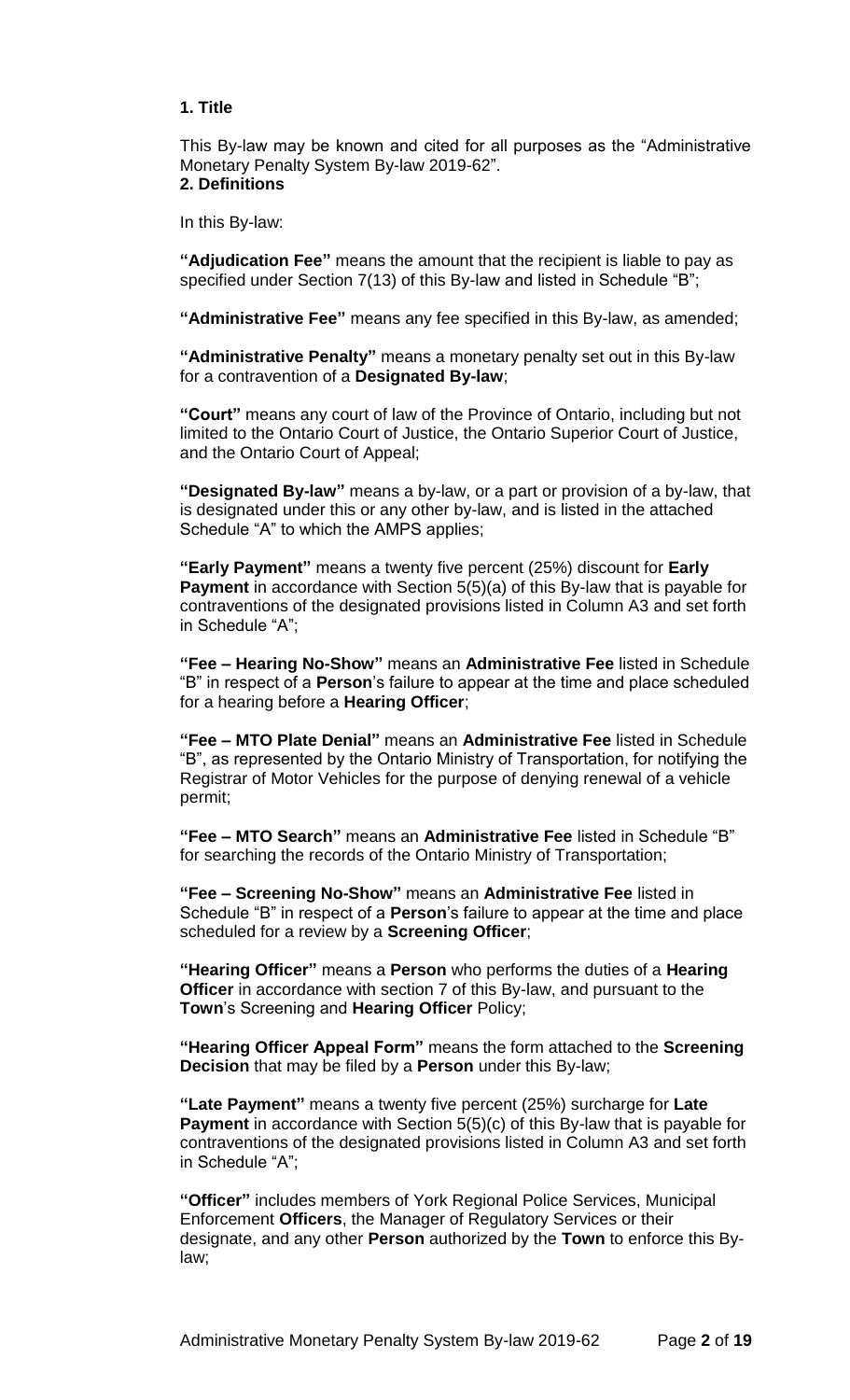**"Penalty Notice"** means a ticket issued pursuant to section 5 of this By-law;

**"Penalty Notice Number"** means the number specified on the **Penalty Notice** that is unique to that **Penalty Notice**;

**"Person"** includes an individual or business name, sole proprietorship, corporation, partnership, or limited partnership, or an authorized representative thereof, to whom the context can apply according to law;

**"Screening Decision"** means a notice that contains the decision made by a **Screening Officer** and delivered in accordance with Section 8 of this By-law;

**"Screening Officer"** means a **Person** who performs the functions of a **Screening Officer** in accordance with Section 6 of this By-law, and pursuant to the **Town**'s Screening and **Hearing Officer** Policy;

**"Set Penalty Amount"** means the amount that the recipient is liable to pay in respect of a contravention of the related by-law as identified in Schedule "A";

**"Town"** means The Corporation of the **Town** of Newmarket.

# **3. Application**

(1) This By-law applies only to those contraventions included within Schedule "A", attached hereto and forming part of this By-law.

# **4. Administrative Penalties**

(1) The **Administrative Penalties** designated in Schedule "A", as attached and forming part of this By-law, may be dealt with by **Penalty Notice** and the Administrative Monetary Penalty System.

# **5. Penalty Notice**

- (1) Any **Person** who contravenes any designated provision of this By-law or each registered owner of that vehicle, when given a **Penalty Notice** in accordance with this By-law, shall be liable to pay to the **Town** an **Administrative Penalty** in the amount set out in Schedule "A" and any related **Administrative Fees**.
- (2) Where the offence is continuous, each day the offence continues shall constitute a new and separate offence.
- (3) An **Officer** who has reason to believe that a **Person** has contravened any provision of this By-law may issue a **Penalty Notice**.
- (4) The **Penalty Notice** shall be given to the **Person** as soon as is reasonably practicable and shall include the following information:
	- (a) the date of the **Penalty Notice**;
	- (b) the **Penalty Notice Number**;
	- (c) particulars of the contravention;
	- (d) the amount of the **Administrative Penalty**;
	- (e) the identification number and signature of the issuing **Officer**;
	- (f) information respecting the process by which the **Person** may exercise their right to request a review of the **Administrative**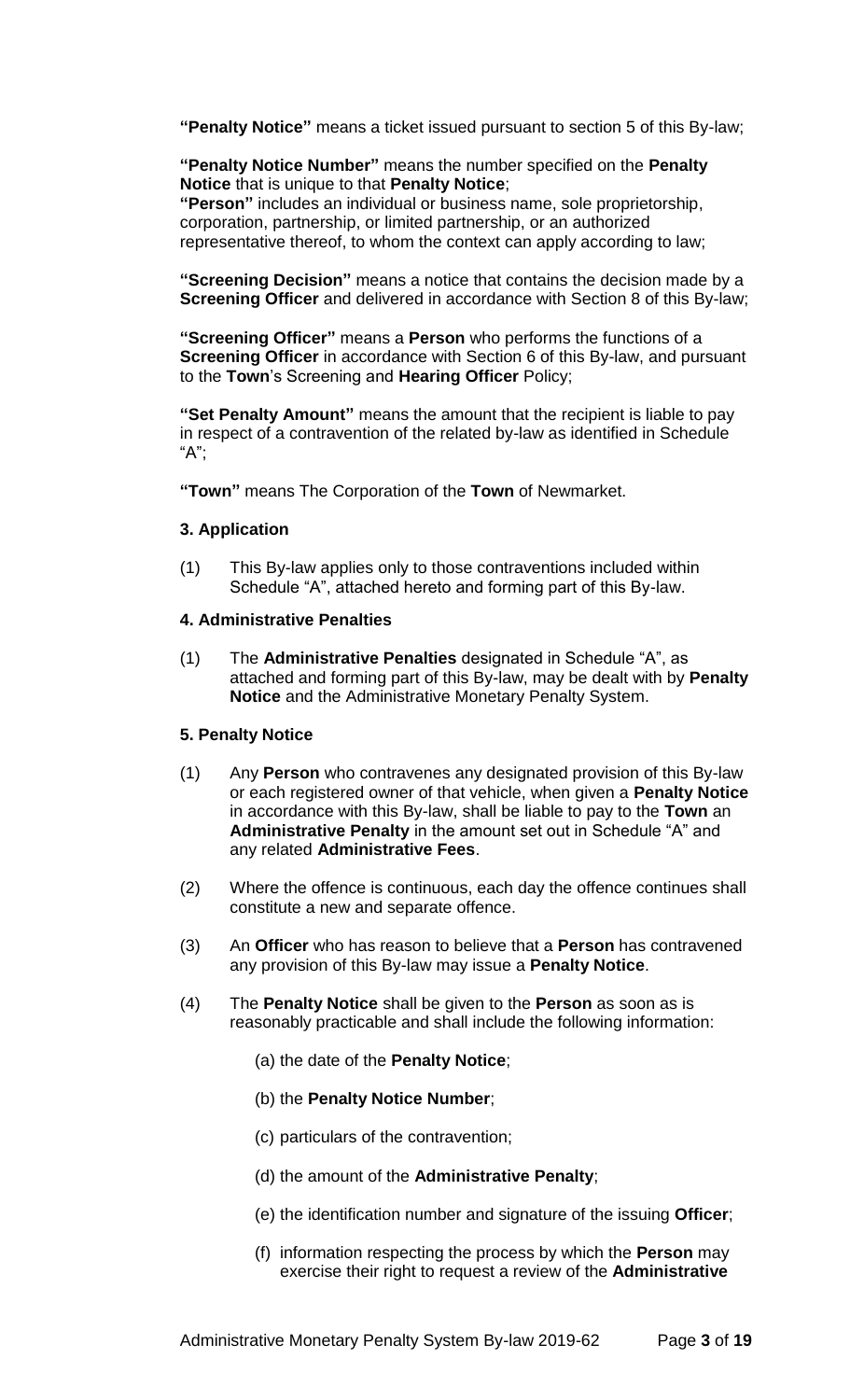# **Penalty**; and

- (g) a statement advising that an **Administrative Penalty** will, unless cancelled pursuant to the review and appeal processes, constitute a debt of the **Person** to the **Town**.
- (5) The amount due for a **Penalty Notice** is:
	- (a) the **Early Payment** set out in Schedule "A" for the related contravention if payment is received by the **Town** within fifteen (15) calendar days from the date of issue of the **Penalty Notice** in accordance with this By-law;
	- (b) the **Set Penalty Amount** set out in Schedule "A" for the related contravention if payment is received by the **Town** on and following the sixteenth  $(16<sup>th</sup>)$  calendar day from the date of receipt of the **Penalty Notice** in accordance with this By-law; or
	- (c) the **Late Payment** set out in Schedule "A" for the related contravention if payment is received by the **Town** on and after thirty (30) calendar days from the date of receipt of the **Penalty Notice** in accordance with this By-law.

# **6. Review By Screening Officer**

The following applies to the review of an **Administrative Penalty** by a **Screening Officer**:

- (1) A **Person** who is served with a **Penalty Notice** may request that the **Administrative Penalty** be reviewed by a **Screening Officer** and shall do so on or before the date on which the **Administrative Penalty** is due and payable.
- (2) If a **Person** has not requested a Screening Review on or before the date on which the **Administrative Penalty** is due and payable, the **Person** may request that the **Screening Officer** extend the time to request a review within thirty (30) days after the **Penalty Notice** Date, at which time the **Administrative Penalty** shall be deemed final.
- (3) Every **Person** who requests a review by a **Screening Officer** shall receive a **Screening Decision,** served on the Person in accordance with Section 8.
- (4) A **Person**'s right to request a review with a **Screening Officer**, or to request an extension of time to request a review, are exercised by giving to the **Town** written notice of the request to review that includes:
	- (a) the **Penalty Notice Number**;
	- (b) the **Person**'s mailing address and, if applicable, telephone number;
	- (c) in the case of a request to extend time to request a review, the reasons, if any, for having failed to exercise the right to request a review within fifteen (15) days from the date the **Penalty Notice** was received;
	- (d) the reasons for which the review has been requested; and
	- (e) the **Person**'s preference to:
		- (i) meet in-person with the **Screening Officer** for the review; or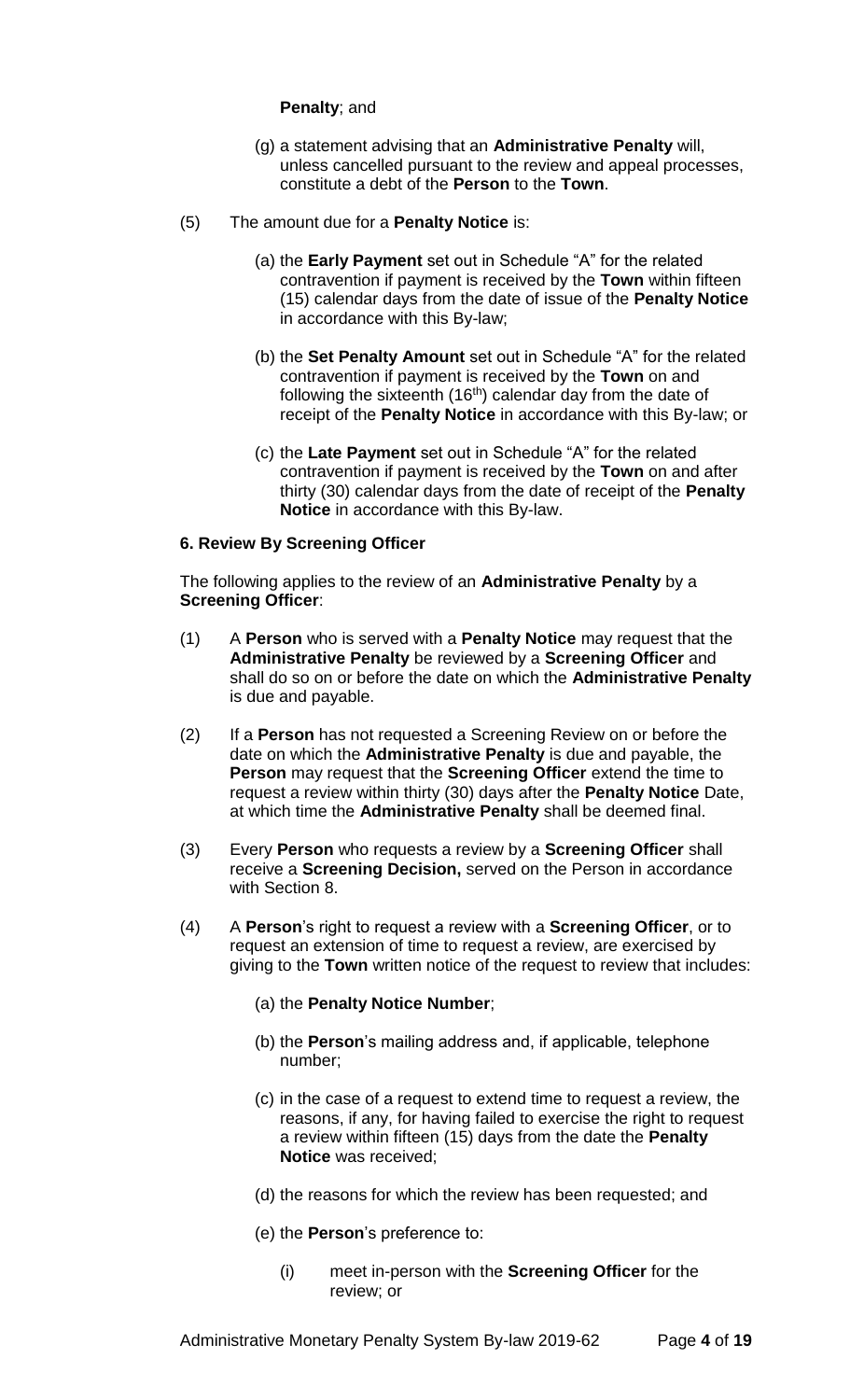- (ii) have the review undertaken by the **Screening Officer** in writing.
- (5) Written notice for a request to review shall be provided by completing the **Screening Officer** Review Form and delivering it to the **Town** in accordance with Section 8 of this By-law.
- (6) Where the **Person** requests to meet in-person with the **Screening Officer** in accordance with this By-law, the **Person** shall be provided no fewer than seven (7) calendar days' notice as provided by Section 8 of the date, time, and place of the **Screening Officer** Review.
- (7) Where the **Person** requests to meet in-person with the **Screening Officer** in accordance with this By-law and the **Person** fails to appear at the time and place scheduled for a **Screening Officer** Review, or fails to remain at such place until the **Screening Officer** has made a **Screening Decision** respecting the **Administrative Penalty**, then:
	- (a) the **Person** shall be deemed to have abandoned the request for the review;
	- (b) the **Administrative Penalty** shall be deemed to be final;
	- (c) the **Administrative Penalty** shall not be subject to further review by a **Hearing Officer** or review by any Court; and
	- (d) the **Person**al shall pay to the **Town** a **Fee – Screening No-Show**.
- (8) On a review of the **Administrative Penalty**, the **Screening Officer** may in a **Screening Decision:**
	- (a) Affirm the **Administrative Penalty**;
	- (b) Cancel the **Administrative Penalty**;
	- (c) Reduce the **Administrative Penalty** to the **Early Payment**; or
	- (d) Extend the time for payment, including any **Late Payment Administrative Fees**.
- (9) A **Screening Officer** shall only cancel or reduce payment of an **Administrative Penalty,** or extend the time for payment of an **Administrative Penalty** in a **Screening Decision** under the following circumstances:
	- (a) the **Person** establishes, on a balance of probabilities, that the offence did not occur as alleged on the **Penalty Notice**; or
	- (b) the cancellation or reduction of an **Administrative Penalty**, or extended time for payment of an **Administrative Penalty**, including any **Late Payment Administrative Fees**, is necessary to reduce undue hardship.
- (10) Where a **Person** does not make a payment by the due date as determined by the **Screening Officer** in a **Screening Decision**, the **Administrative Penalty** will return to the **Set Penalty Amount** plus any applicable **Administrative Fee**(s).
- (11) A **Person** who has been served with a **Screening Decision** pursuant to this By-law may appeal the **Screening Decision** to a **Hearing Officer**, and shall do so within fifteen (15) calendar days after the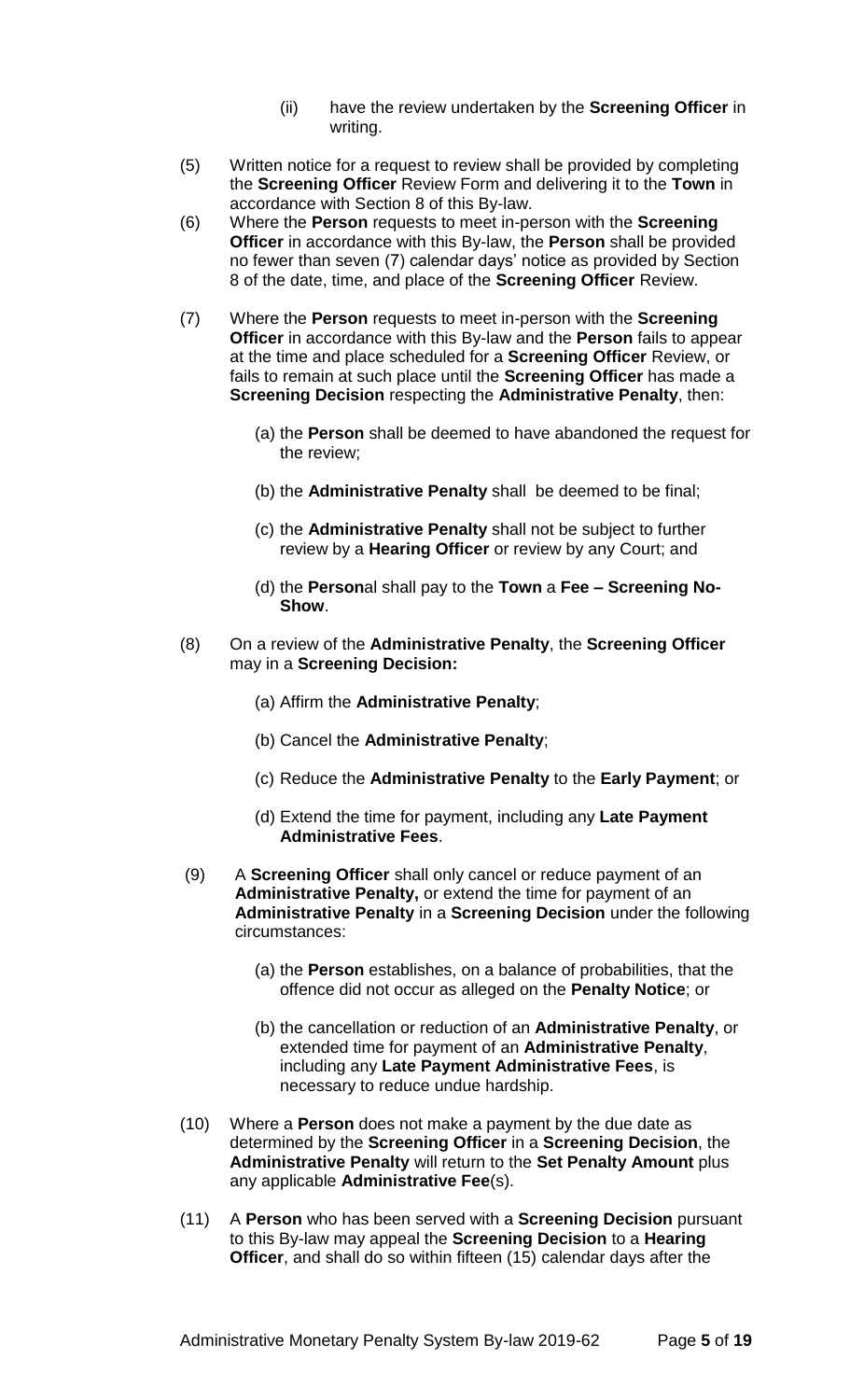**Screening Decision** was issued.

(12) A **Screening Officer** has no authority to consider questions relating to the validity of a statute, regulation or by-law or the constitutional applicability or operability of any statute, regulation or by-law.

# **7. Review By Hearing Officer**

The following applies to the review of a **Screening Decision** by a **Hearing Officer**:

- (1) A **Person** may request a review by a **Hearing Officer** on or before the due and payable date for the **Administrative Penalty** listed in the **Screening Decision**.
- (2) If a **Person** has not requested a Hearing Review on or before the date on which the **Administrative Penalty** is due and payable, the **Screening Decision** shall be deemed final unless the **Person** request within thirty (30) calendar days after the **Screening Decision** was issued that the **Hearing Officer** extend the time to appeal.
- (3) A **Person**'s right to appeal the **Screening Decision** to a **Hearing Officer**, or request an extension of time to appeal, are exercised by giving to the **Town** written notice of the request to appeal that includes:
	- (a) the **Penalty Notice Number**;
	- (b) the **Person**'s mailing address and, if applicable, telephone number;
	- (c) in the case of a request to extend time to appeal, the reasons, if any, for having failed to exercise the right to appeal within fifteen (15) days from the date the **Screening Decision** was issued; and
	- (d) the reasons for which the appeal has been requested.
- (4) Written notice of the request to appeal or to request an extension of time to appeal is provided by completing the **Hearing Officer Appeal Form** and delivering it to the **Town** in accordance with Section 8 of this By-law.
- (5) The **Person** shall be given no fewer than seven (7) calendar days' notice as provided by Section 8 of the date, time, and place of the hearing of the appeal by the **Hearing Officer**.
- (6) If the **Person** fails to appear at the time and place scheduled for the hearing of the appeal:
	- (a) the **Person** shall be deemed to have abandoned the appeal;
	- (b) the **Screening Decision** and the **Administrative Penalty** as it may have been affected by the **Screening Decision** shall be deemed to be final and shall not be subject to any further review, including review by any Court; and
	- (c) the **Person** shall pay to the **Town** a **Fee – Hearing No-Show**.
- (7) The **Hearing Officer** shall not make a determination with respect to a review of the **Screening Decision** where a **Person** appears unless he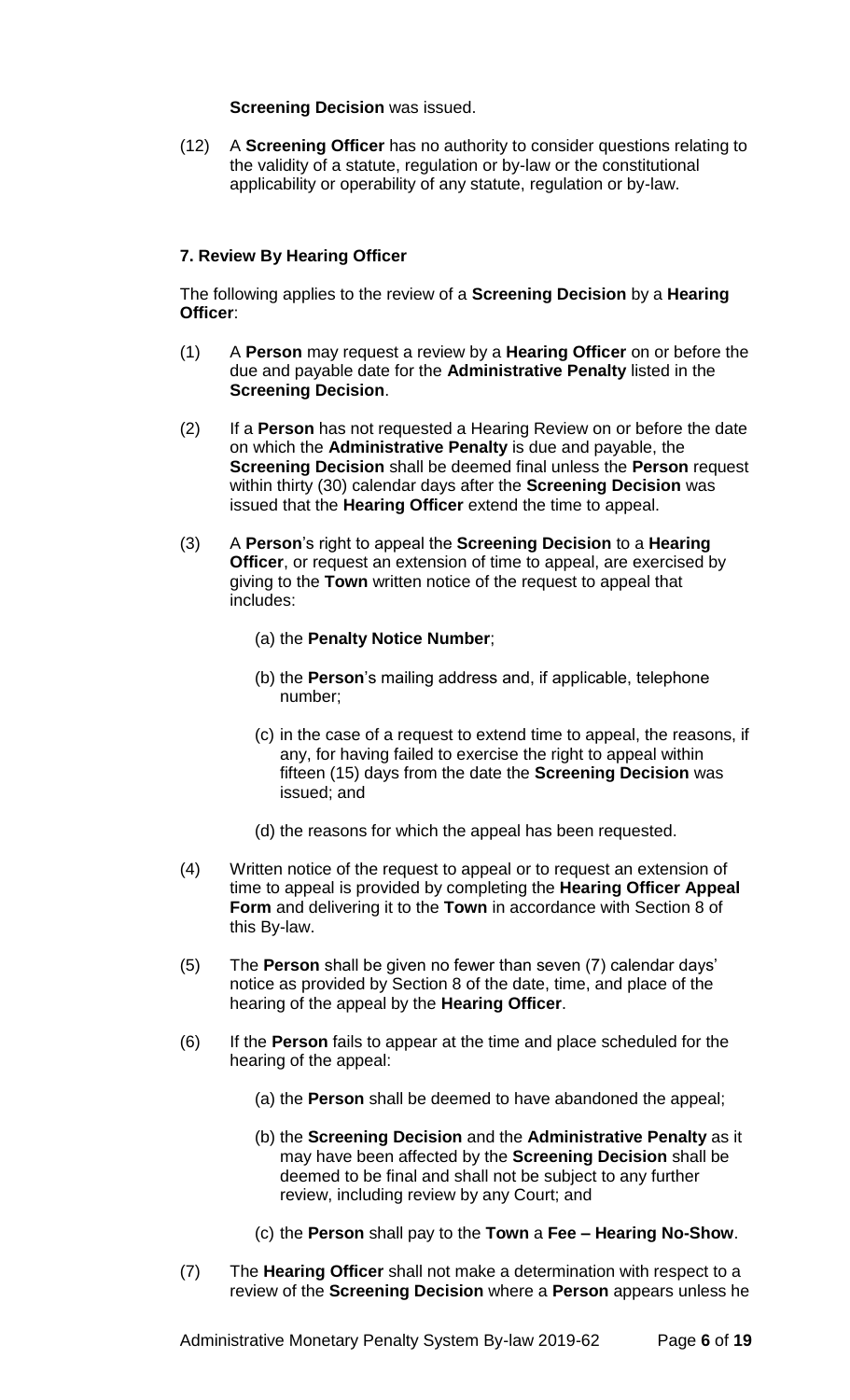or she has given the **Person** an opportunity to be heard.

- (8) On an appeal of the **Screening Decision**, the **Hearing Officer** may:
	- (a) Affirm or deny the request to extend the time to appeal;
	- (b) Affirm the **Administrative Penalty**;
	- (c) Cancel the **Administrative Penalty**;
	- (d) Reduce the **Administrative Penalty** to the **Early Payment**; or
	- (e) Extend the time for payment, including any **Late Payment Administrative Fees**.
- (9) Every **Person** who requests a review by the **Hearing Officer** shall receive a **Hearing Decision**, served in accordance with Section 8 of this By-law.
- (10) The decision of a **Hearing Officer** is final and not subject to review, including review by any Court.
- (11) All hearings by a **Hearing Officer** shall be conducted in accordance with the Statutory Powers and Procedures Act, R.S.O. 1990, c. S.22, as amended.
- (12) A **Hearing Officer** has no authority to consider questions relating to the validity of a statute, regulation or by-law or the constitutional applicability or operability of any statute, regulation or by-law.
- (13) Every **Person** who receives an upheld decision in a review by the **Hearing Officer** in relation to a **Penalty Notice** issued through the Administrative Monetary Penalty System established by this By-law shall be responsible for an additional fee of \$25 for the purpose of the **Town** recovering administrative costs associated to the **Hearing Officer** Review.

#### **8. Service of Documents**

- (1) The service on a **Person** of any document, notice, or decision, including but not limited to a **Penalty Notice** pursuant to this By-law, is deemed to have been served on the earliest of any of the following dates:
	- (a) when a copy is placed or affixed in any manner to a **Person**'s vehicle;
	- (b) when a copy is hand-delivered to the **Person** to whom it is addressed;
	- (c) when a copy is delivered by regular mail to the **Person** to whom it is addressed;
	- (d) on the seventh  $(7<sup>th</sup>)$  calendar day following the date a copy is sent by regular mail to the **Person**'s last known address; or
	- (e) immediately upon sending a copy by electronic mail (email) to the **Person**'s last known electronic mail address.
- (2) Any notice or document to be given to the **Town** in respect of this Bylaw shall be in writing and delivered in any of the following manners: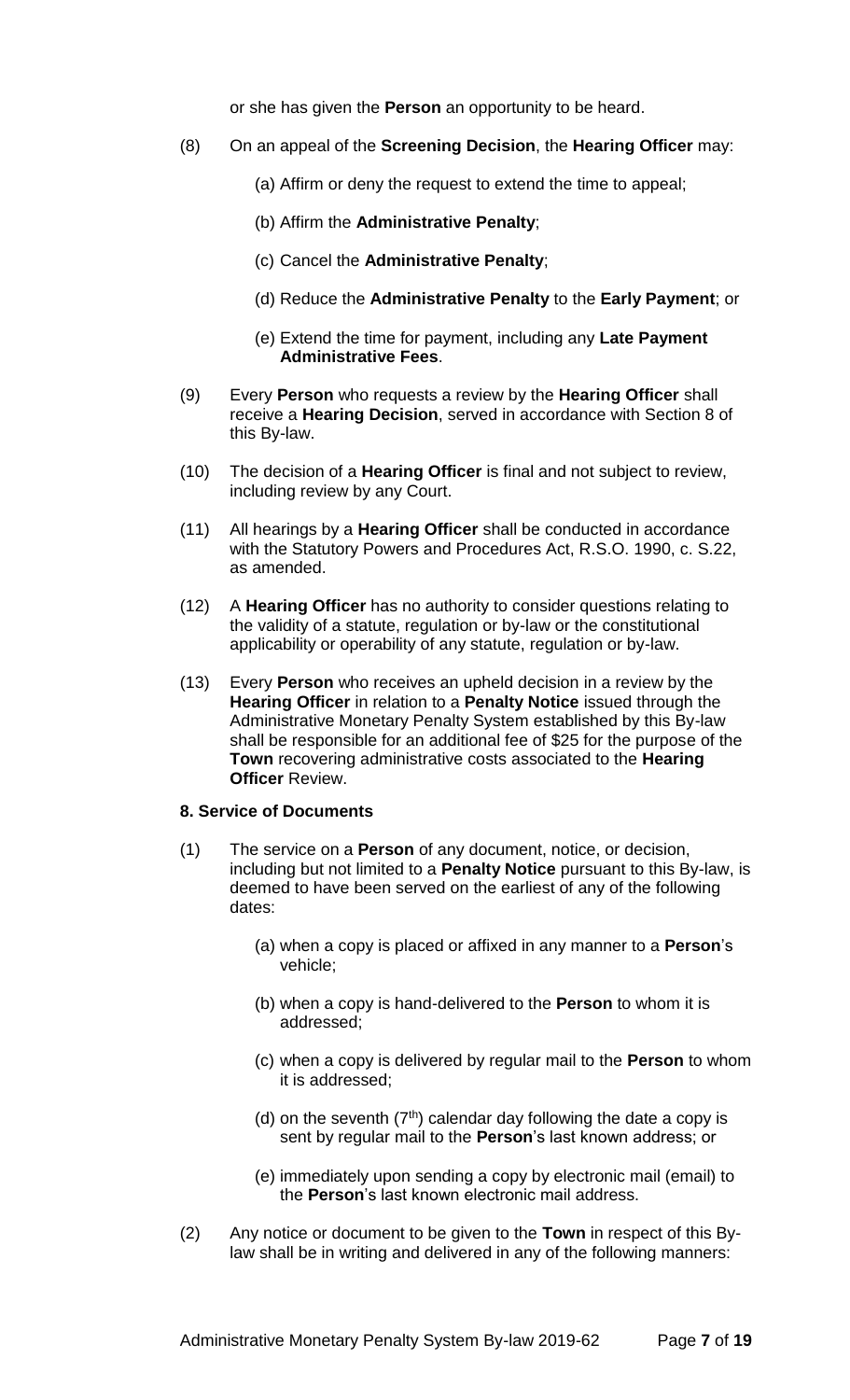(a) **Person**ally delivering a copy to the **Town** during its regular business hours to "AMPS Program, Legislative Services Department – **Town** of Newmarket, 395 Mulock Dr, Newmarket, ON, L3Y 4Y9".

# **9. Administration**

- (1) The Director of Legislative Services or their designate shall administer this By-law and establish any additional practices, policies, and procedures necessary to implement this By-law and may amend such practices, policies, and procedures from time to time, as the Director deems necessary, without amendment to this By-law.
- (2) The Director of Legislative Services or their designate shall prescribe all forms and notices, including the **Penalty Notice**, necessary to implement this By-law and may amend such forms and notices from time to time, as the Director deems necessary, without amendment to this By-law.
- (3) The positions of **Screening Officer** and **Hearing Officer** are established through delegated authority and shall be appointed by the Director of Legislative Services.
- (4) Municipal Enforcement **Officers** shall not accept payment of an **Administrative Penalty** respecting a **Penalty Notice**.
- (5) Where an **Administrative Penalty** and any applicable **Administrative Fee**(s) are not paid by the date on which they are due and payable, the **Town**:
	- (a) may notify the Ontario Ministry of Transportation (the "Ministry") of the default after thirty (30) days, at which time the Ministry shall not validate the permit of the **Person** named in the notice of default nor issue a new permit to the **Person** until the **Administrative Penalty** and any applicable **Administrative Fee**(s) are paid to the **Town**; or
	- (b) shall deem the outstanding amount to be unpaid taxes and shall be added to the tax roll and collected in the same manner as municipal taxes.
- (6) Where the **Town** notifies the Ministry of a default under this By-law, the **Person** shall pay any applicable administration fee(s) imposed by the Ministry.
- (7) Where an **Administrative Penalty** or any **Administrative Fees** are not paid within thirty (30) days after the date they become due and payable, each **Person** to whom the **Penalty Notice** was issued shall pay to the **Town** a **Fee – MTO Plate Denial**.
- (8) Where an **Administrative Penalty** is cancelled, any **Administrative Fee**(s) are also cancelled.
- (9) Once a **Penalty Notice** has been paid there is no further option for dispute.

# **10. Severability**

(1) Should any provision, or any part of a provision, of this By-law be declared invalid, or to be of no force and effect by a court of competent jurisdiction, it is the intent of Council that such a provision, or part of a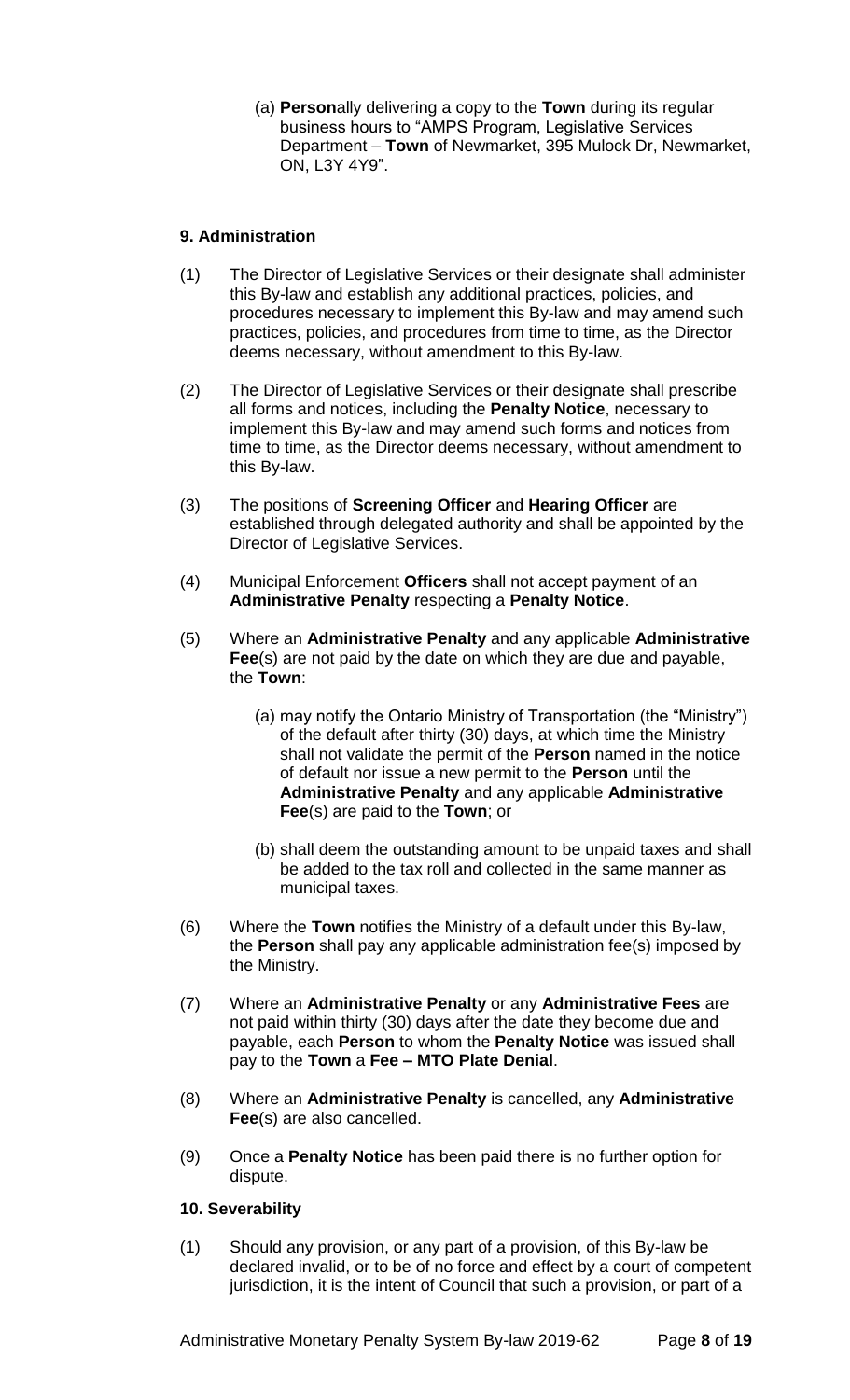provision, shall be severed from this By-law, and every other provision of this By-law shall be applied and enforced in accordance with its terms to the extent possible according to law.

# **11. Interpretation**

- (1) The provisions in Part VI of the Legislation Act, 2006, S.O. 2006, c.21, Sched. F, shall apply to this By-law.
- (2) Where words and phrases used in this By-law are defined in the Highway Traffic Act, but not defined in this By-law, the definitions in the Highway Traffic Act shall apply to such words and phrases.

#### **12. Short Title**

(1) This By-law may be referred to as the AMPS By-law.

# **13. Effective Date**

(1) This By-law shall come into force and effect on the  $15<sup>th</sup>$  day of January 2020

Enacted this 30th day of September 2019.

# **Schedule "A"**

#### **Administrative Monetary Penalty System By-law 2019-62 Designated By-law Provisions**

- 1. For the purposes of Section 3 of this By-law, Column A3 in the following table lists the provisions in the **Designated By-law**  identified in the Schedule, as amended.
- 2. Column A4 in the following table sets out the short form wording to be used in a **Penalty Notice** for the contravention of the designated provisions listed in Column A3.
- 3. Column A6 in the following table set out the **Administrative Penalty** for the **Set Penalty Amount** in accordance with Section 5(5)(b) of this By-law that is payable for contraventions of the designated provisions listed in Column A3.
- 4. The penalties shown in Column A5 below include a twenty five percent (25%) discount for **Early Payment** in accordance with Section 5(5)(a) of this By-law that is payable for contraventions of the designated provisions listed in Column A3.
- 5. The penalties shown in column A7 below include a twenty five percent (25%) surcharge for **Late Payment** in accordance with Section 5(5)(c) of this By-law that is payable for contraventions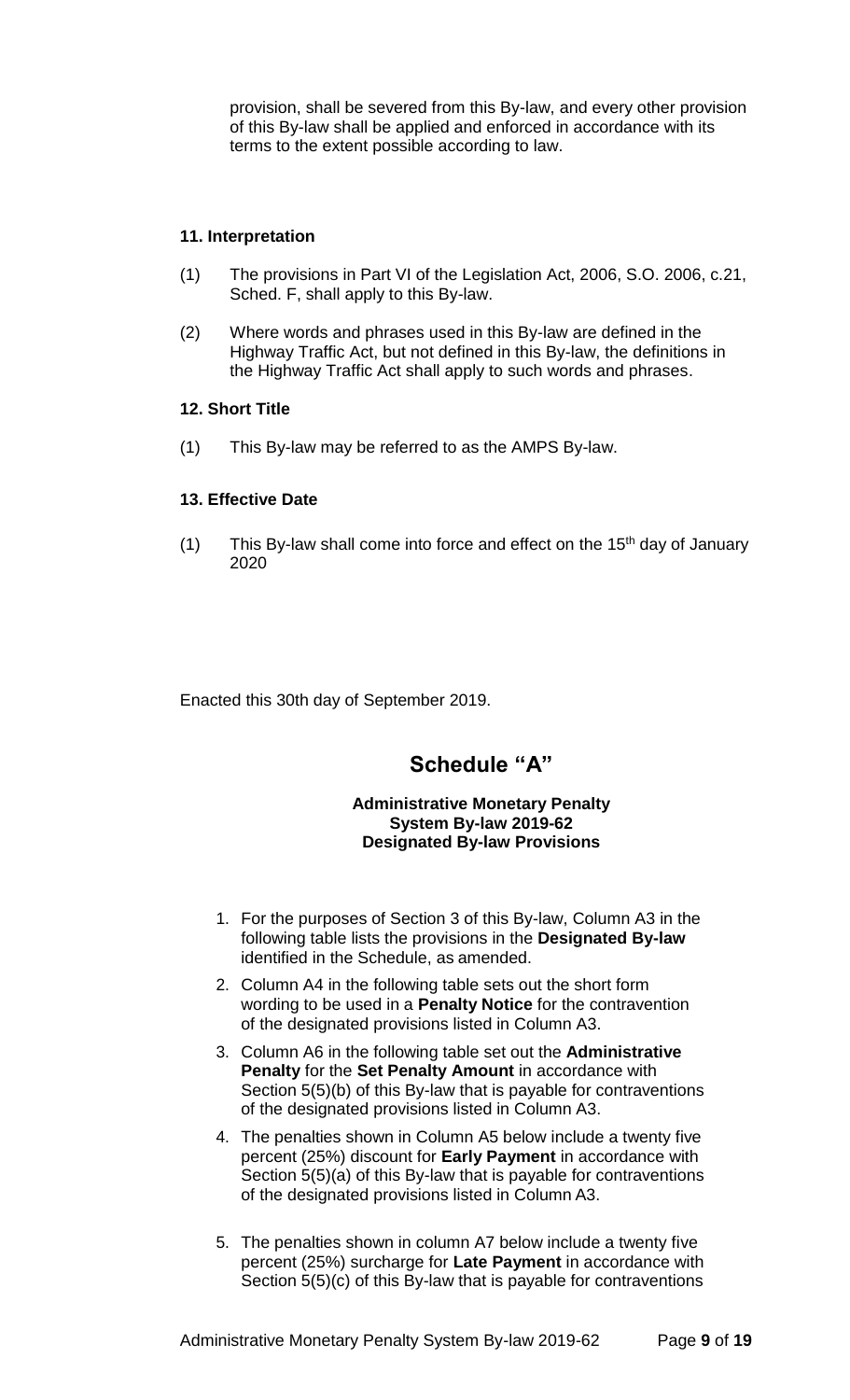| $\overline{A1}$                                 | A <sub>2</sub>           | A3                 | A4                                                                                            | A <sub>5</sub>          | A <sub>6</sub>               | <b>A7</b>              |
|-------------------------------------------------|--------------------------|--------------------|-----------------------------------------------------------------------------------------------|-------------------------|------------------------------|------------------------|
| <b>By-law</b>                                   | <b>Item</b><br>#         | <b>Section</b>     | <b>Description</b>                                                                            | <b>Early</b><br>Payment | <b>Set</b><br><b>Penalty</b> | Late<br><b>Payment</b> |
|                                                 |                          |                    | <b>Accessory Dwelling Units By-law 2013-13</b>                                                |                         |                              |                        |
| <b>Accessory Dwelling</b><br>Units By-law 2013- | 1.                       | $\overline{2}$     | Operate or permit occupancy in unregistered two unit<br>house                                 | 450.00                  | 600.00                       | 750.00                 |
| 13, as amended                                  | $\overline{2}$ .         | 3(a)               | Failure to register two-unit house                                                            | 450.00                  | 600.00                       | 750.00                 |
|                                                 | 3.                       | 9(a)               | <b>Obstruct a Municipal Enforcement Officer</b>                                               | 450.00                  | 600.00                       | 750.00                 |
|                                                 |                          |                    | Animal Control By-law 2020-30                                                                 |                         |                              |                        |
|                                                 | 4.                       | 4(2)               | Dog noise causing a disturbance                                                               | 225.00                  | 300.00                       | 375.00                 |
|                                                 | 5.                       | 4(3)               | Control more than the maximum permitted dogs/cats                                             | 225.00                  | 300.00                       | 375.00                 |
|                                                 | 6.                       | 4(4)               | Keep more than the maximum permitted dog/cats                                                 | 225.00                  | 300.00                       | 375.00                 |
| <b>Animal Control</b>                           | 7.<br>$\overline{8}$ .   | 4(5)(a)            | Permit Dangerous Dog in a leash-free park<br>Failure to stoop and scoop                       | 225.00                  | 300.00                       | 375.00                 |
| By-law 2020-30,                                 | 9.                       | 4(6)<br>4(7)       | Keep Animal contrary to Schedule A of this By-law                                             | 225.00<br>450.00        | 300.00<br>600.00             | 375.00<br>750.00       |
| as amended                                      | 10.                      | 4(8)               | Failure to provide proof of grandfathered animal                                              | 450.00                  | 600.00                       | 750.00                 |
|                                                 | 11.                      | 4(9)               | Failure to comply with conditions of grandfathered                                            | 225.00                  | 300.00                       | 375.00                 |
|                                                 | 12.                      | 4(10)              | animal<br>Failure to provide Town with new address of                                         | 225.00                  | 300.00                       | 375.00                 |
|                                                 |                          |                    | grandfathered animal                                                                          |                         |                              |                        |
|                                                 | 13.                      | 5(3)               | Leave Animal in Vehicle contrary to conditions                                                | 300.00                  | 400.00                       | 500.00                 |
|                                                 | 14.                      | 5(4)(a)            | Failure to provide Animal sanitary environment                                                | 300.00                  | 400.00                       | 500.00                 |
|                                                 | 15.<br>16.               | 5(4)(b)            | Failure to provide Animal adequate care<br>Failure to provide Animal adequate food and water  | 300.00                  | 400.00                       | 500.00                 |
|                                                 | 17.                      | 5(4)(c)<br>5(4)(d) | Failure to provide Animal shelter                                                             | 300.00<br>300.00        | 400.00<br>400.00             | 500.00<br>500.00       |
|                                                 | 18.                      | 5(4)(e)            | Failure to provide Animal Veterinary care                                                     | 300.00                  | 400.00                       | 500.00                 |
|                                                 | 19.                      | 5(5)               | Keep Animal in a condition that causes a disturbance                                          | 300.00                  | 400.00                       | 500.00                 |
|                                                 | 20.                      | 5(6)               | Keep Animal in a manner that endangers the health<br>of others                                | 300.00                  | 400.00                       | 500.00                 |
|                                                 | 21.                      | 6(1)(a)            | Use tether less than 3m                                                                       | 300.00                  | 400.00                       | 500.00                 |
|                                                 | 22.                      | 6(1)(b)            | Failure to allow tethered Animal unrestricted                                                 | 300.00                  | 400.00                       | 500.00                 |
|                                                 |                          |                    | movement                                                                                      |                         |                              |                        |
|                                                 | 23.                      | 6(1)(c)            | Failure to constrain a tethered Animal to property                                            | 300.00                  | 400.00                       | 500.00                 |
|                                                 | 24.                      | 6(1)(d)            | Failure to provide tethered animal water, food,                                               | 300.00                  | 400.00                       | 500.00                 |
|                                                 | 25.                      |                    | shelter, or shade<br>Tether Animal using prohibited device                                    | 300.00                  |                              | 500.00                 |
|                                                 | 26.                      | 6(2)<br>6(3)       | Tether Animal for more than 3 hours                                                           | 300.00                  | 400.00<br>400.00             | 500.00                 |
| <b>Animal Control</b>                           | 27.                      | 7(1)               | Feed or permit the feeding of wildlife                                                        | 225.00                  | 300.00                       | 375.00                 |
| By-law 2020-30,                                 | 28.                      | 7(2)               | Permit or cause a feeding device to be left outside                                           | 225.00                  | 300.00                       | 375.00                 |
| as amended                                      | 29.                      | 8(1)               | Failure to submit Urban Hens application                                                      | 225.00                  | 300.00                       | 375.00                 |
|                                                 | 30.                      | 8(2)               | Keep more than three Urban Hens                                                               | 225.00                  | 300.00                       | 375.00                 |
|                                                 | 31.                      | 8(3)               | Keep Urban Hen under the age of 4 months                                                      | 225.00                  | 300.00                       | 375.00                 |
|                                                 | 32.                      | 8(4)               | Keep Rooster on residential property                                                          | 225.00                  | 300.00                       | 375.00                 |
|                                                 | 33.                      | 8(6)               | Failure to keep Urban Hen in coop between 9:00pm<br>and 6:00am                                | 225.00                  | 300.00                       | 375.00                 |
|                                                 | $\overline{34}$ .        | 8(7)               | Failure to keep Urban Hen in run                                                              | 225.00                  | 300.00                       | 375.00                 |
|                                                 | 35.                      | 8(13)              | Failure to maintain hen coop or hen run                                                       | 225.00                  | 300.00                       | 375.00                 |
|                                                 | 36.                      | 8(14)              | Permit the slaughter of hens                                                                  | 300.00                  | 400.00                       | 500.00                 |
|                                                 | 37.                      | 8(15)              | Improper disposal of livestock                                                                | 300.00                  | 400.00                       | 500.00                 |
|                                                 | $\overline{38}$ .<br>39. | 9(2)               | Failure to comply with a Training Order<br>Failure to comply with Notice to Muzzle on owner's | 300.00                  | 400.00                       | 500.00                 |
|                                                 |                          | 9(3)(a)            | property<br>Failure to comply with Notice to Muzzle when off of                               | 300.00                  | 400.00                       | 500.00                 |
|                                                 | 40.                      | 9(3)(b)            | owner's property                                                                              | 300.00                  | 400.00                       | 500.00                 |
|                                                 | 41.                      | 9(4)               | Failure to prevent dog from engaging in a dangerous<br>Act                                    | 450.00                  | 600.00                       | 750.00                 |
|                                                 | 42.                      | 9(7)               | Failure to comply with a Dangerous Dog Order                                                  | 450.00                  | 600.00                       | 750.00                 |
|                                                 | 43.                      | 12(1)              | Failure to licence cat/dog                                                                    | 300.00                  | 400.00                       | 500.00                 |
|                                                 | 44.<br>45.               | 12(2)              | Failure to affix licence to cat/dog<br>Provide false information when licensing animal        | 300.00                  | 400.00                       | 500.00                 |
|                                                 | 46.                      | 12(5)<br>13(1)     | Permit dog at large                                                                           | 300.00<br>300.00        | 400.00<br>400.00             | 500.00<br>500.00       |
|                                                 | 47.                      | 13(3)              | Permit dog in area contrary to posted signage                                                 | 300.00                  | 400.00                       | 500.00                 |
|                                                 | 48.                      | 13(4)              | Permit cat at large                                                                           | 300.00                  | 400.00                       | 500.00                 |
|                                                 |                          |                    |                                                                                               |                         |                              |                        |
|                                                 |                          |                    | <b>Business Licence By-law 2020-31</b>                                                        |                         |                              |                        |
|                                                 | 49.                      | 3(1)               | Operate without a business licence                                                            | 450.00                  | 600.00                       | 750.00                 |
|                                                 |                          |                    |                                                                                               |                         |                              |                        |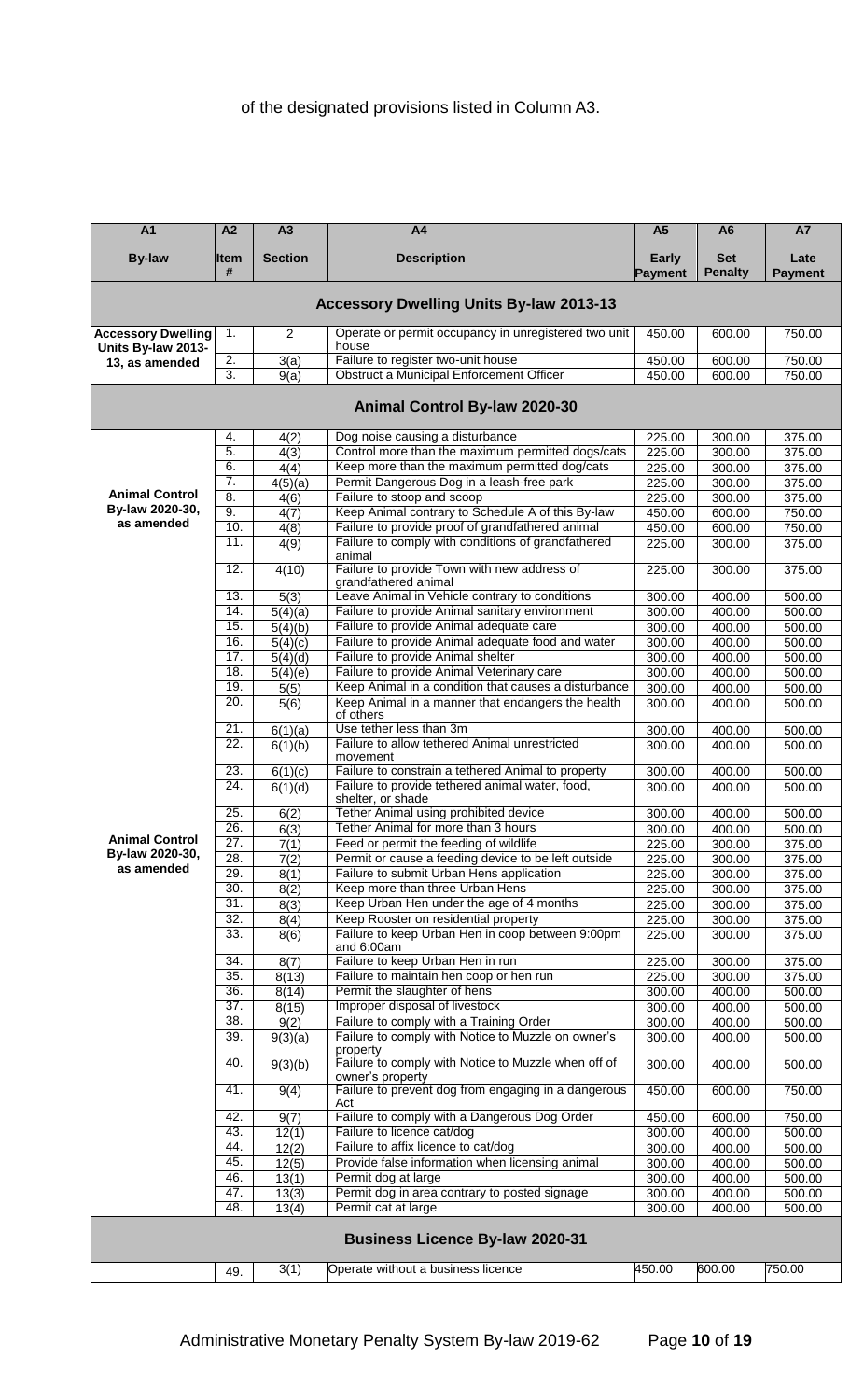|                                               | 50.  | 3(2)                   | Failure to comply with legislation                                         | 225.00 | 300.00 | 375.00  |
|-----------------------------------------------|------|------------------------|----------------------------------------------------------------------------|--------|--------|---------|
| <b>Business Licence</b>                       | 51.  | 3(3)                   | Operate business at more than one premises                                 | 225.00 | 300.00 | 375.00  |
| By-law 2020-31, as                            | 52.  | 3(5)                   | Failure to display business licence                                        |        |        |         |
| amended                                       | 53.  | 3(8)(a)                | Advertising without a business licence                                     | 225.00 | 300.00 | 375.00  |
|                                               | 54.  | 3(8)(b)                | Improper business name advertised                                          | 225.00 | 300.00 | 375.00  |
|                                               | 55.  | 3(8)(c)                | Advertise products or services contrary to Town by-<br>laws                | 225.00 | 300.00 | 375.00  |
|                                               | 56.  | 3(9)                   | Carry on business on Town property without<br>authorization                | 225.00 | 300.00 | 375.00  |
|                                               | 57.  | 4(2)                   | <b>Obstruct a Licensing Officer</b>                                        | 450.00 | 600.00 | 750.00  |
|                                               | 58.  | 7(9)                   | Operate business while licence is suspended                                | 450.00 | 600.00 | 750.00  |
|                                               | 59.  | 7(10)                  | Advertise business while licence is suspended                              | 225.00 | 300.00 | 375.00  |
|                                               | 60.  | 7(12)                  | Remove posted notice of suspension                                         | 225.00 | 300.00 | 375.00  |
|                                               | 61.  | 7(14)                  | Remove posted notice of no business licence                                | 225.00 | 300.00 | 375.00  |
|                                               | 62.  | 8.1(1)                 | <b>Failure to maintain Pet Store</b>                                       | 225.00 | 300.00 | 375.00  |
|                                               | 63.  | 8.1(2)                 | Failure to keep animal or bird in adequate conditions                      | 225.00 | 300.00 | 375.00  |
|                                               | 64.  | 8.1(3)(a)              | Failure to provide adequate cage size                                      | 225.00 | 300.00 | 375.00  |
| <b>Business Licence</b>                       | 65.  | 8.1(3)(b)              | Failure to keep or maintain bird cage                                      | 225.00 | 300.00 | 375.00  |
| By-law 2020-31, as                            | 66.  | 8.1(3)(c)              | Improper cage construction                                                 | 225.00 | 300.00 | 375.00  |
| amended                                       | 67.  | 8.1(3)(d)              | Improper food and water receptacles                                        | 225.00 | 300.00 | 375.00  |
|                                               | 68.  | 8.1(3)(e)              | Failure to provide undue physical contact with the                         | 225.00 | 300.00 | 375.00  |
|                                               | 69.  | 8.1(4)                 | public<br>Failure to provide water                                         | 225.00 | 300.00 | 375.00  |
|                                               | 70.  | 8.1(5)                 | Failure to provide food                                                    | 225.00 | 300.00 | 375.00  |
|                                               | 71.  | 8.1(6)(a)              | Failure to provide health assessment                                       | 225.00 | 300.00 | 375.00  |
|                                               | 72.  | 8.1(6)(b)              | Source cat or dog for purpose of sale contrary to by-<br>law               | 600.00 | 800.00 | 1000.00 |
|                                               | 73.  | 8.1(6)(c)              | Failure to provide cat or dog with reasonable exercise                     | 225.00 | 300.00 | 375.00  |
|                                               | 74.  | 8.1(6)(d)              | Keep or sell sick, injured, or diseased animals                            | 225.00 | 300.00 | 375.00  |
|                                               | 75.  | 8.1(6)(e)              | Display animal in exterior window display                                  | 225.00 | 300.00 | 375.00  |
|                                               | 76.  | 8.1(6)(f)              | Sell or offer for sale any animal prior to normal<br>weaning age           | 225.00 | 300.00 | 375.00  |
|                                               | 77.  | 8.1(6)(g)              | Failure to provide descriptive receipt                                     | 225.00 | 300.00 | 375.00  |
|                                               | 78.  | 8.1(7)                 | Failure to maintain or provide cat or dog registry                         | 225.00 | 300.00 | 375.00  |
|                                               | 79.  | 8.1(8)                 | No attendant present during business hours                                 | 225.00 | 300.00 | 375.00  |
|                                               | 80.  | 8.1(9)                 | Sell or offer for sale animal listed on prohibited animals 450.00<br>ist   |        | 600.00 | 750.00  |
|                                               | 81.  | 8.1(10)                | Failure to disclose stolen or unlawfully obtained animal 450.00            |        | 600.00 | 750.00  |
|                                               | 82.  | 8.1(11)                | Failure to seek medical attention for animal as directed 450.00            |        | 600.00 | 750.00  |
| <b>Business Licence</b>                       | 83.  | 8.2(1)                 | More than 1 STR on a lot                                                   | 225.00 | 300.00 | 375.00  |
| By-law 2020-31, as                            | 84.  | 8.2(2)                 | Operate STR in more than 1 dwelling unit                                   | 225.00 | 300.00 | 375.00  |
| amended                                       | 85.  | 8.2(3)                 | Failure to provide adequate parking for STR                                | 225.00 | 300.00 | 375.00  |
|                                               | 86.  | 8.2(5)                 | Failure to notify Town of changes to STR operations                        | 225.00 | 300.00 | 375.00  |
|                                               | 87.  | $\overline{8.2(6)}(a)$ | Provide sleeping accommodations in vehicle, tent, or<br>accessory building | 450.00 | 600.00 | 750.00  |
|                                               | 88.  | 8.2(6)(b)              | Exceed number of bedrooms permitted for STR                                | 225.00 | 300.00 | 375.00  |
|                                               | 89.  | 8.2(6)(c)              | Exceed number of guests permitted for STR                                  | 225.00 | 300.00 | 375.00  |
|                                               | 90.  | 8.2(6)(d)              | Permit beds or bedrooms to be used contrary to<br>licence                  | 225.00 | 300.00 | 375.00  |
|                                               | 91.  | 8.2(7)                 | Failure to post or display business licence number on<br>marketing         | 225.00 | 300.00 | 375.00  |
|                                               | 92.  | 8.2(9)                 | Failure to respond to STR concerns within 2 hours                          | 225.00 | 300.00 | 375.00  |
|                                               | 93.  | 8.2(10)                | Failure to provide contact information                                     | 225.00 | 300.00 | 375.00  |
|                                               | 94.  | 8.2(11)                | Operate or market part of or whole dwelling unit<br>without a licence      | 225.00 | 300.00 | 375.00  |
| <b>Business Licence</b><br>By-law 2020-31, as | 95.  | 8.2(12)                | Failure to post sign for STR                                               | 225.00 | 300.00 | 375.00  |
| amended                                       | 96.  | 8.2(14)                | Market STR on unlicensed STR Company platform                              | 225.00 | 300.00 | 375.00  |
|                                               | 97.  | 8.3(1)                 | Operate STR Company without a licence                                      | 450.00 | 600.00 | 750.00  |
|                                               | 98.  | 8.3(2)                 | Advertise STR that has not obtained a licence                              | 225.00 | 300.00 | 375.00  |
|                                               | 99.  | 8.3(3)                 | Failure to remove listing or advertisement as requested 225.00<br>by Town  |        | 300.00 | 375.00  |
|                                               | 100. | 8.3(7)                 | Failure to maintain records by STR Company                                 | 225.00 | 300.00 | 375.00  |
|                                               | 101. | 8.3(9)                 | Failure to provide records upon request                                    | 225.00 | 300.00 | 375.00  |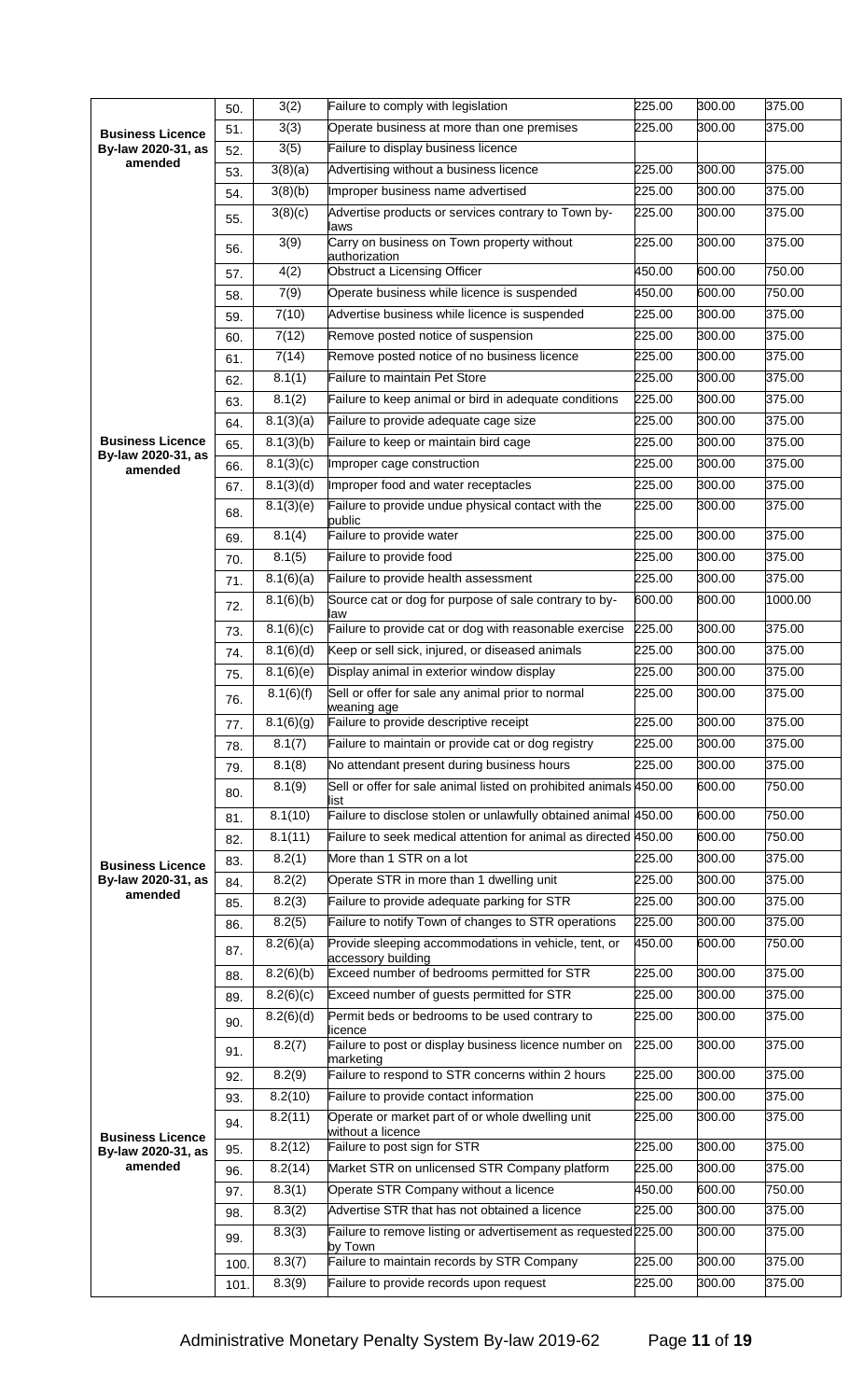|                                                         | 102.         | 8.3(10)                        | Failure to create platform accounts upon request                                                                           | 225.00           | 300.00           | 375.00           |
|---------------------------------------------------------|--------------|--------------------------------|----------------------------------------------------------------------------------------------------------------------------|------------------|------------------|------------------|
|                                                         | 103.         | 8.3(11)                        | Obstruct access to platform accounts                                                                                       | 225.00           | 300.00           | 375.00           |
|                                                         |              |                                | By-law 2002-151 (Licensing)                                                                                                |                  |                  |                  |
| <b>By-law 2002-</b><br>151 Schedule 1                   | 104.         | 1.2                            | Operate without an Adult Entertainment Parlour<br>Owner's licence                                                          | 450.00           | 600.00           | 750.00           |
| <b>Adult</b><br><b>Entertainment</b><br><b>Parlours</b> | 105.         | 1.3                            | Operate without an Adult Entertainment Parlour<br>Operator's licence                                                       | 450.00           | 600.00           | 750.00           |
| <b>By-law 2002-</b>                                     | 106.         | 2.2                            | Operate without an Adult Video Store licence                                                                               | 450.00           | 600.00           | 750.00           |
| 151 Schedule 2<br><b>Adult Video</b>                    | 107.<br>108. | 2.25                           | Failure to post licence in premise<br>Advertise business contrary to conditions                                            | 225.00           | 300.00           | 375.00           |
| <b>Stores</b>                                           |              | 2.28                           |                                                                                                                            | 225.00           | 300.00           | 375.00           |
|                                                         | 109.<br>110. | 7.2                            | Operate without a body-rub parlour licence<br>Failure to obtain an attendant's licence                                     | 450.00           | 600.00           | 750.00           |
|                                                         | 111.         | 7.3<br>7.4(a)                  | Provide services designed to appeal to sexual                                                                              | 450.00<br>450.00 | 600.00<br>600.00 | 750.00<br>750.00 |
| By-law 2002-151                                         |              |                                | appetites                                                                                                                  |                  |                  |                  |
| Schedule 7<br>Body-rub<br><b>Parlours</b>               | 112.<br>113. | 7.4(b)<br>7.4(c)               | Provide body-rubs to a person under 18 years of age<br>Failure to post sign restricting entry for under 18<br>years of age | 225.00<br>225.00 | 300.00<br>300.00 | 375.00<br>375.00 |
|                                                         | 114.         | 7.4(d)                         | Permit employee under 18 years of age                                                                                      | 225.00           | 300.00           | 375.00           |
|                                                         | 115.         | 7.4(e)                         | Business open without owner/operator onsite                                                                                | 225.00           | 300.00           | 375.00           |
|                                                         | 116.<br>117. | 7.4(f)                         | Consume or be in possession of alcohol or drugs<br>Permit intoxicated person to remain in body-rub                         | 450.00           | 600.00<br>300.00 | 750.00<br>375.00 |
|                                                         |              | 7.4(g)                         | parlour                                                                                                                    | 225.00           |                  |                  |
|                                                         | 118.         | 7.4(l)                         | Failure to post licence                                                                                                    | 225.00           | 300.00           | 375.00           |
|                                                         | 119.         | $\overline{7}.4(0)$            | Failure to provide required documentation to<br>Licensing Officer                                                          | 225.00           | 300.00           | 375.00           |
|                                                         | 120.         | 7.4(p)                         | Failure to provide copy of attendant licences                                                                              | 225.00           | 300.00           | 375.00           |
|                                                         | 121.<br>122. | 7.4(s)                         | Use or permit any camera or recording device<br>Failure to post sign as directed by Town                                   | 225.00<br>225.00 | 300.00<br>300.00 | 375.00<br>375.00 |
|                                                         | 123.         | 7.4(t)<br>7.6                  | Prohibited sign                                                                                                            | 225.00           | 300.00           | 375.00           |
|                                                         | 124.         | 7.7                            | Circulate, post, or distribute printed material                                                                            | 225.00           | 300.00           | 375.00           |
|                                                         | 125.         | 7.9                            | Advertise unauthorized business name or logo                                                                               | 225.00           | 300.00           | 375.00           |
|                                                         | 126<br>127.  | 7.11(a)                        | Contravene approved floor plan<br>Locked or obstructed rooms                                                               | 225.00<br>225.00 | 300.00           | 375.00<br>375.00 |
|                                                         | 128.         | 7.11(b)<br>7.11(d)             | Body-rub parlour used as a dwelling                                                                                        | 225.00           | 300.00<br>300.00 | 375.00           |
|                                                         | 129.         | 7.11(e)                        | Room for body-rub not equipped with window                                                                                 | 225.00           | 300.00           | 375.00           |
|                                                         | 130.         | 7.12                           | Operate business contrary to hours of 11:00am to                                                                           | 225.00           | 300.00           | 375.00           |
|                                                         | 131.         | 7.13(a)                        | 11:59pm<br>Operate body-rub parlour within 500m of residential<br>zone                                                     | 225.00           | 300.00           | 375.00           |
| By-law 2002-151                                         | 132.         | 7.13(b)                        | Operate body-rub parlour on or within 500m of<br>restricted roadway                                                        | 225.00           | 300.00           | 375.00           |
| Schedule 7<br>Body-rub                                  | 133.         | 7.13(c)                        | Operate body-rub parlour within 500m of any school,<br>church, or child day care                                           | 225.00           | 300.00           | 375.00           |
| <b>Parlours</b>                                         | 134.         | 7.13(d)                        | Operate body-rub parlour within 1km of another body-<br>rub parlour                                                        | 225.00           | 300.00           | 375.00           |
| By-law 2002-151                                         | 135.<br>136. | 7.47<br>15.2                   | <b>Obstruct a Licensing Officer</b><br>Failure to notify Town of newspaper box on Town                                     | 450.00<br>450.00 | 600.00<br>600.00 | 750.00<br>750.00 |
| Schedule 15                                             |              |                                | property                                                                                                                   |                  |                  |                  |
| <b>Newspaper Boxes</b>                                  | 137.         | 15.8                           | Failure to maintain newspaper box                                                                                          | 225.00           | 300.00           | 375.00           |
|                                                         |              |                                | Clean Yards By-law 2017-63                                                                                                 |                  |                  |                  |
|                                                         | 138.         | 2.1                            | Failure to maintain property                                                                                               | 150.00           | 200.00           | 250.00           |
|                                                         | 139.<br>140. | 2.2<br>2.3                     | Failure to provide ground cover<br>Failure to maintain natural garden in living condition                                  | 150.00<br>150.00 | 200.00<br>200.00 | 250.00<br>250.00 |
|                                                         | 141.         | 2.4                            | Unsightly growth                                                                                                           | 150.00           | 200.00           | 250.00           |
| <b>Clean Yards By-law</b><br>2017-63, as                | 142.         | 2.5                            | Noxious weeds                                                                                                              | 150.00           | 200.00           | 250.00           |
| amended                                                 | 143.<br>144. | 2.6<br>2.7                     | Grass/weeds exceeding 20cm in height<br>Failure to maintain trees on property                                              | 150.00<br>150.00 | 200.00<br>200.00 | 250.00<br>250.00 |
|                                                         | 145.         | 2.8                            | Spread dust or dirt onto neighbouring property                                                                             | 150.00           | 200.00           | 250.00           |
|                                                         | 146.         | 2.9                            | Failure to maintain pool in good repair                                                                                    | 150.00           | 200.00           | 250.00           |
|                                                         | 147.         | 3.1(a)                         | Store or keep motor vehicle missing parts                                                                                  | 150.00           | 200.00           | 250.00           |
|                                                         | 148.<br>149. | $\overline{3.1}$ (b)<br>3.1(c) | Unlicensed motor vehicle on property<br>Store or keep motor vehicle parts                                                  | 150.00<br>150.00 | 200.00<br>200.00 | 250.00<br>250.00 |
|                                                         | 150.         | $\overline{3}.1(d)$            | Store or keep derelict motor vehicle                                                                                       | 150.00           | 200.00           | 250.00           |
|                                                         | 151.         | 4.1                            | Permit composting contrary to by-law                                                                                       | 150.00           | 200.00           | 250.00           |
|                                                         | 152.<br>153. | 4.2(a)<br>4.2(b)               | Failure to compost in rear yard<br>Failure to compost in container                                                         | 150.00           | 200.00<br>200.00 | 250.00           |
|                                                         | 154.         | 4.2(c)                         | Failure to cover compost                                                                                                   | 150.00<br>150.00 | 200.00           | 250.00<br>250.00 |
|                                                         | 155.         | 4.2(d)                         | Animal feces in compost container                                                                                          | 150.00           | 200.00           | 250.00           |
|                                                         | 156.         | 4.2(e)                         | Permit odour from composting                                                                                               | 150.00           | 200.00           | 250.00           |
|                                                         | 157.<br>158. | 4.2(f)<br>4.2(g)               | Failure to maintain compost from attracting animals<br>Failure to maintain composter setback requirements                  | 150.00<br>150.00 | 200.00<br>200.00 | 250.00<br>250.00 |
|                                                         | 159.         | 5.1                            | Keep firewood contrary to by-law                                                                                           | 150.00           | 200.00           | 250.00           |
|                                                         | 160.         | 5.2(b)                         | Exceed 15% of total yard area for firewood storage                                                                         | 150.00           | 200.00           | 250.00           |
|                                                         | 161.         | 5.2(c)                         | Improper storage of firewood in rear yard                                                                                  | 150.00           | 200.00           | 250.00           |
|                                                         | 162.         | $\overline{5.2}$ (d)           | Improper storage of firewood in side yard                                                                                  | 150.00           | 200.00           | 250.00           |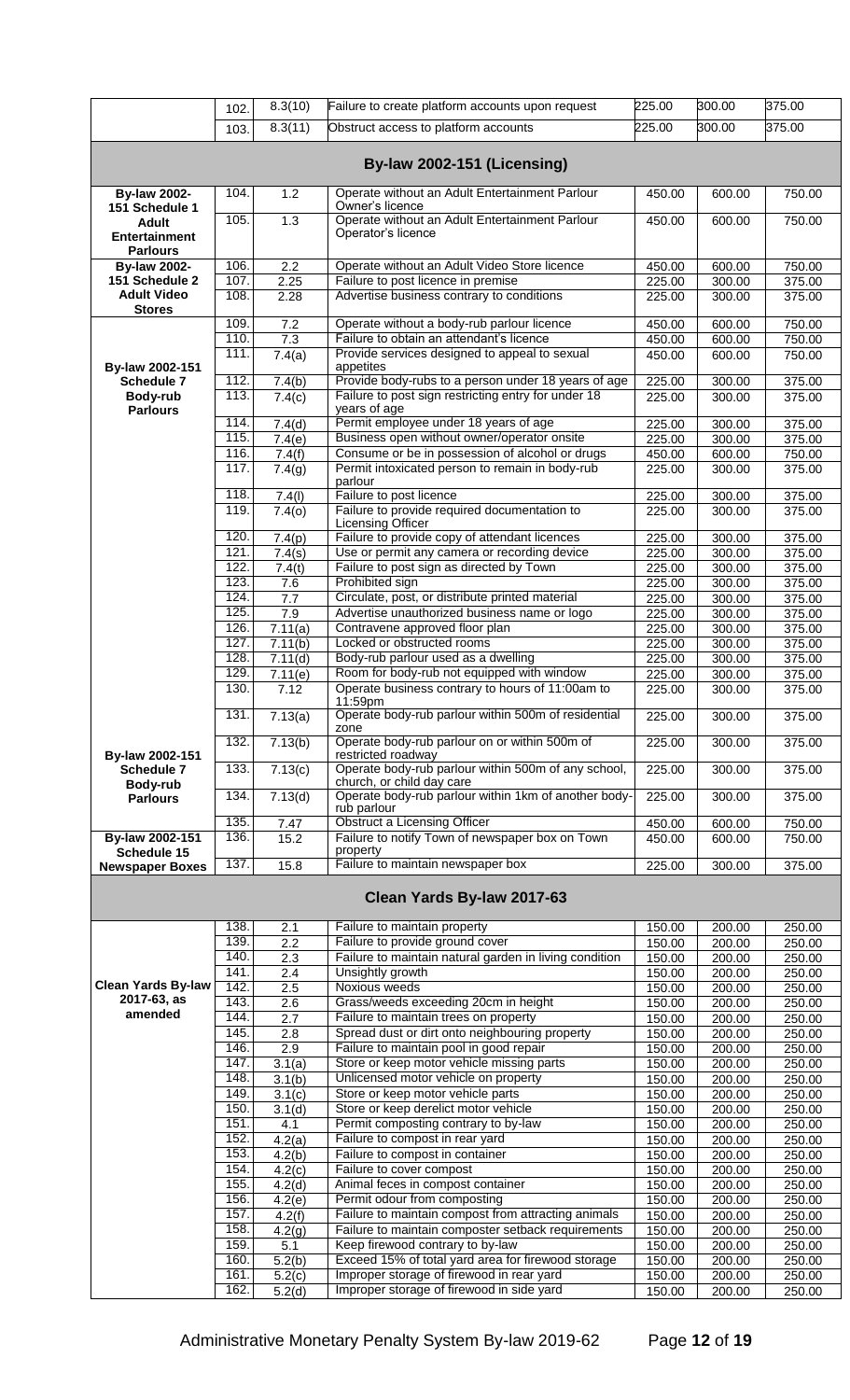|                             | 163.         | 5.2(e)              | Pile firewood along fence                                                                       | 150.00           | 200.00           | 250.00           |
|-----------------------------|--------------|---------------------|-------------------------------------------------------------------------------------------------|------------------|------------------|------------------|
|                             | 164.         | 6.1                 | Place or permit Graffiti                                                                        | 150.00           | 200.00           | 250.00           |
|                             | 165.         | 6.2                 | Failure to maintain property free of graffiti                                                   | 150.00           | 200.00           | 250.00           |
|                             | 166.         | 7.1                 | Permit standing water                                                                           | 150.00           | 200.00           | 250.00           |
|                             | 167          | 8.1                 | Failure to maintain boulevard                                                                   | 150.00           | 200.00           | 250.00           |
|                             | 168          | 8.2                 | Failure to maintain boulevard gardens                                                           | 150.00           | 200.00           | 250.00           |
|                             | 169          | 8.3                 | Failure to maintain plantings from encroachment                                                 | 150.00           | 200.00           | 250.00           |
|                             | 170.         | 8.4                 | Failure to maintain sidewalk                                                                    | 150.00           | 200.00           | 250.00           |
|                             | 171.         | 11.5                | Obstruct a Municipal Enforcement Officer                                                        | 450.00           | 600.00           | 750.00           |
|                             |              |                     | <b>Clothing Donation Bins By-law 2016-33</b>                                                    |                  |                  |                  |
|                             | 172.         | 2.1                 | Operate without a Clothing Donation Bin Operator<br>licence                                     | 450.00           | 600.00           | 750.00           |
|                             | 173.         | 3.2                 | Clothing Donation Bin on Town property                                                          | 450.00           | 600.00           | 750.00           |
| <b>Clothing Donation</b>    | 174.         | 3.3                 | Clothing Donation Bin located at unauthorized                                                   | 225.00           | 300.00           | 375.00           |
| <b>Bins By-law 2016-33,</b> |              |                     | location                                                                                        |                  |                  |                  |
| as amended                  | 175.<br>176. | 4.1(a)              | Failure to display name on bin                                                                  | 225.00           | 300.00           | 375.00           |
|                             | 177.         | 4.1(d)              | Failure to display pick-up schedule for donations<br>Failure to properly affix sticker on bin   | 225.00           | 300.00           | 375.00           |
|                             | 178.         | 4.2(b)<br>6.1       | Obstruct a Municipal Enforcement Officer                                                        | 225.00<br>450.00 | 300.00<br>600.00 | 375.00<br>750.00 |
|                             |              |                     |                                                                                                 |                  |                  |                  |
|                             |              |                     | Fence By-law 2019-20                                                                            |                  |                  |                  |
|                             | 179          | 3.1                 | Erect fence using improper material                                                             | 150.00           | 200.00           | 250.00           |
|                             | 180.         | 3.2                 | Failure to construct water gate                                                                 | 150.00           | 200.00           | 250.00           |
| Fence By-law                | 181          | 3.3                 | Obstruct water gate                                                                             | 150.00           | 200.00           | 250.00           |
| 2019-20,<br>as amended      | 182.         | $\overline{3.4}$    | Obstruct access to meter                                                                        | 150.00           | 200.00           | 250.00           |
|                             | 183.         | 3.5                 | Fence greater than 20cm in width                                                                | 150.00           | 200.00           | 250.00           |
|                             | 184.         | $\overline{3.6}$    | Failure to maintain fence in good repair                                                        | 150.00           | 200.00           | 250.00           |
|                             | 185.<br>186. | 4.1(a)              | Rear yard fence exceeding permitted height<br>Interior side yard fence exceeding 1.9m in height | 150.00           | 200.00           | 250.00           |
|                             | 187.         | 4.1(b)              | Front yard fence exceeding 1m in height                                                         | 150.00<br>150.00 | 200.00<br>200.00 | 250.00<br>250.00 |
|                             | 188.         | 4.1(c)<br>$4.1$ (d) | Exterior side yard fence exceeding 1.8m in height                                               | 150.00           | 200.00           | 250.00           |
|                             |              |                     |                                                                                                 |                  |                  |                  |
|                             |              |                     | Fireworks By-law 2015-18                                                                        |                  |                  |                  |
|                             | 189.         | 3.1                 | Offer for sale, cause, or permit to be sold fireworks                                           | 450.00           | 600.00           | 750.00           |
|                             | 190.         | $\overline{3.2}$    | Discharge any prohibited fireworks                                                              | 450.00           | 600.00           | 750.00           |
|                             | 191.         | $\overline{3.3}$    | Sell consumer fireworks 7 days prior to Victoria or<br>Canada Day                               | 225.00           | 300.00           | 375.00           |
| <b>Fireworks By-law</b>     | 192.         | $\overline{3.6}$    | Display in any store window any type of fireworks                                               | 450.00           | 600.00           | 750.00           |
| 2015-18, as                 | 193.         | $\overline{3.8}$    | Sell or offer for sale fireworks without a licence                                              | 450.00           | 600.00           | 750.00           |
| amended                     | 194.         | 3.10                | Discharge fireworks on Town property without a<br>permit                                        | 450.00           | 600.00           | 750.00           |
|                             | 195.         | 3.11                | Discharge fireworks on private property without a<br>permit                                     | 450.00           | 600.00           | 750.00           |
|                             | 196.         | 6.1                 | Discharge fireworks when prohibited                                                             | 450.00           | 600.00           | 750.00           |
|                             |              |                     | Loitering By-law 1997-113                                                                       |                  |                  |                  |
| <b>Loitering By-law</b>     | 197.         | $\overline{c}$      | Loiter, disturb, or cause public nuisance on highway                                            | 150.00           | 200.00           | 250.00           |
| 1997-113, as                | 198.         | 3                   | Loiter, disturb, or cause public nuisance in public                                             | 150.00           | 200.00           | 250.00           |
| amended                     |              |                     | place                                                                                           |                  |                  |                  |
|                             |              |                     | Mobile Business Licence By-law 2020-07                                                          |                  |                  |                  |
|                             | 199.         | 3(1)(a)             | Operate without a business licence                                                              | 450.00           | 600.00           | 750.00           |
|                             | 200.         | 3(1)(c)             | Failure to comply with condition of licence                                                     | 225.00           | 300.00           | 375.00           |
| <b>Mobile Business</b>      | 201          | 3(2)                | Failure to comply with legislation                                                              | 225.00           | 300.00           | 375.00           |
| Licence By-law              | 202          | 3(3)                | Failure to display business licence                                                             | 225.00           | 300.00           | 375.00           |
| 2020-07                     | 203.         | 3(5)(a)             | Advertising without a business licence                                                          | 225.00           | 300.00           | 375.00           |
|                             | 204.         | 3(5)(b)             | Improper business name advertised                                                               | 225.00           | 300.00           | 375.00           |
|                             | 205.         | 3(6)                | Carry on business on Town property without                                                      | 225.00           | 300.00           | 375.00           |
|                             |              |                     | authorization                                                                                   |                  |                  |                  |
|                             | 206.         | 3(7)                | Failure to possess business licence                                                             | 225.00           | 300.00           | 375.00           |
|                             | 207.<br>208. | 3(8)<br>4(2)        | Smoke or permit smoking in business vehicle<br><b>Obstruct a Licensing Officer</b>              | 225.00<br>450.00 | 300.00<br>600.00 | 375.00<br>750.00 |
|                             | 209.         | 7(9)                | Operate business while licence is suspended                                                     | 450.00           | 600.00           | 750.00           |
|                             | 210.         | 7(10)               | Advertise business while licence is suspended                                                   | 225.00           | 300.00           | 375.00           |
| <b>Mobile Business</b>      | 211.         | 7(12)               | Remove posted notice of suspension                                                              | 225.00           | 300.00           | 375.00           |
| <b>Licence By-law</b>       | 212.         | 7(14)               | Remove posted notice of no business licence                                                     | 225.00           | 300.00           | 375.00           |
| 2020-07                     | 213.         | 8.1(2)              | Failure to comply with Taxicab Driver requirements                                              | 225.00           | 300.00           | 375.00           |
|                             | 214.         | 8.1(3)              | Failure to display Taxicab Driver information                                                   | 225.00           | 300.00           | 375.00           |
|                             | 215.         | 8.1(4)(b)           | Failure to disclose Fare for Taxicab Trip                                                       | 225.00           | 300.00           | 375.00           |
|                             | 216.         | 8.1(4)(c)           | Failure to notify Town of Taxicab Driver                                                        | 225.00           | 300.00           | 375.00           |
|                             | 217.         | 8.1(4)(d)           | Failure to notify Town of Taxicab                                                               | 225.00           | 300.00           | 375.00           |
|                             | 218.         | 8.1(5)(a)           | Failure to provide required Taxicab Driver information                                          | 225.00           | 300.00           | 375.00           |
|                             | 219.         | 8.1(5)(b)           | Failure to provide required Taxicab information                                                 | 225.00           | 300.00           | 375.00           |
|                             | 220.         | 8.1(6)              | Failure to maintain Taxicab Trip information                                                    | 225.00           | 300.00           | 375.00           |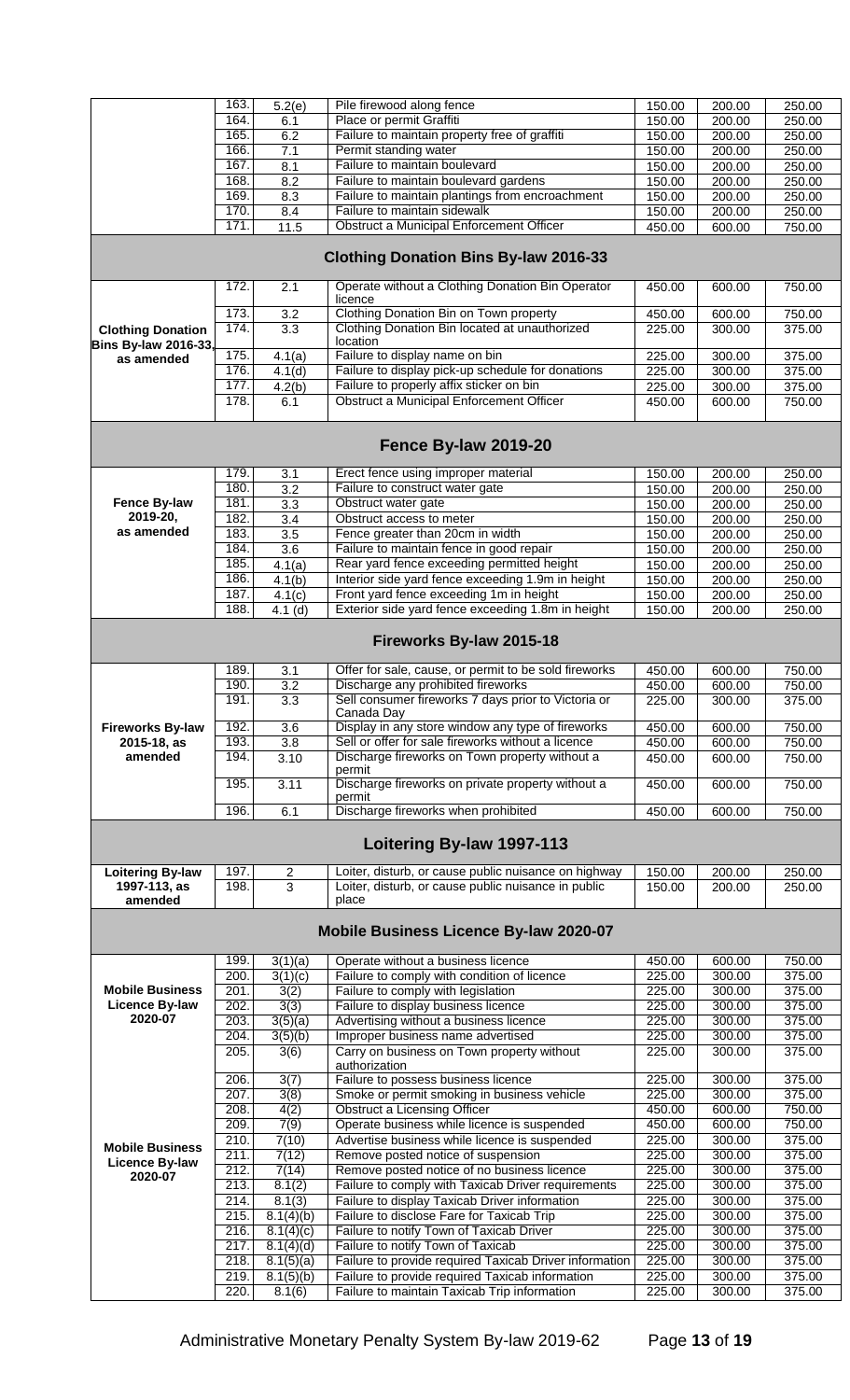|                        | 221. | 8.1(10)              | Failure to remove Taxicab Driver                                                               | 225.00           | 300.00 | 375.00 |
|------------------------|------|----------------------|------------------------------------------------------------------------------------------------|------------------|--------|--------|
|                        | 222. | 8.1(12)              | Failure to comply with Taxicab requirements                                                    | 450.00           | 600.00 | 750.00 |
|                        | 223. |                      |                                                                                                | 225.00           | 300.00 | 375.00 |
|                        |      | 8.1(13)              | Permit unauthorized passenger(s) in Taxicab                                                    |                  |        |        |
|                        | 224. | 8.2(2)               | Failure to comply with TNC Driver requirements                                                 | 225.00           | 300.00 | 375.00 |
|                        | 225. | 8.2(3)(b)            | Permit hail ride for TNC                                                                       | 225.00           | 300.00 | 375.00 |
|                        | 226. | 8.2(3)(c)            | Failure to maintain Safety Standard Certificate in TNC                                         | 225.00           | 300.00 | 375.00 |
|                        |      |                      | Vehicle                                                                                        | 225.00           | 300.00 | 375.00 |
|                        | 227. | 8.2(4)(c)            | Failure to provide third party audit records                                                   |                  |        |        |
|                        | 228. | 8.2(6)(a)            | Failure to disclose Fare for TNC Trip                                                          | 225.00           | 300.00 | 375.00 |
|                        | 229. | 8.2(6)(c)            | Failure to charge proper Fare for TNC Trip                                                     | 225.00           | 300.00 | 375.00 |
|                        | 230. | 8.2(6)(d)            | Failure to maintain TNC Trip information                                                       | 225.00           | 300.00 | 375.00 |
|                        | 231. | 8.2(7)               | Failure to use GPS on TNC App                                                                  | 225.00           | 300.00 | 375.00 |
|                        | 232. | 8.2(8)               | Failure to provide TNC Driver information via TNC                                              | 225.00           | 300.00 | 375.00 |
|                        |      |                      | App                                                                                            |                  |        |        |
|                        | 233. | 8.2(9)               | Failure to provide electronic receipt via TNC App                                              | 225.00           | 300.00 | 375.00 |
|                        | 234. | 8.2(10)(a)           | Failure to provide required TNC Driver information                                             | 225.00           | 300.00 | 375.00 |
|                        | 235. | 8.2(10)(b)           | Failure to provide required TNC Vehicle information                                            | 225.00           | 300.00 | 375.00 |
|                        | 236. | 8.2(11)              | Failure to maintain TNC Trip records                                                           | 225.00           | 300.00 | 375.00 |
|                        | 237. | 8.2(15)              | Failure to remove TNC Driver from TNC App                                                      | 225.00           | 300.00 | 375.00 |
| <b>Mobile Business</b> | 238. | 8.2(17)              | Failure to comply with TNC Vehicle requirements                                                | 450.00           | 600.00 | 750.00 |
| <b>Licence By-law</b>  |      |                      |                                                                                                |                  |        |        |
| 2020-07                | 239. | 8.3(2)               | Failure to comply with Refreshment Vehicle Operator<br>requirements                            | 225.00           | 300.00 | 375.00 |
|                        | 240. | 8.3(3)               | Failure to display Refreshment Vehicle Operator                                                | 225.00           | 300.00 | 375.00 |
|                        |      |                      | information                                                                                    |                  |        |        |
|                        | 241. | 8.3(4)               | Failure to comply with Refreshment Vehicle                                                     | 225.00           | 300.00 | 375.00 |
|                        | 242. | 8.3(5)(a)            | conditions<br>Permit amplified sounds                                                          | 225.00           | 300.00 | 375.00 |
|                        |      |                      |                                                                                                |                  |        | 375.00 |
|                        | 243. | 8.3(5)(b)            | Unlawful seating for Refreshment Vehicle customers                                             | 225.00           | 300.00 |        |
|                        | 244. | 8.3(6)(a)            | Failure to maintain Refreshment Vehicle                                                        | 225.00           | 300.00 | 375.00 |
|                        | 245. | 8.3(6)(b)            | Failure to clean up refuse from Refreshment Vehicle                                            | 225.00           | 300.00 | 375.00 |
|                        | 246. | 8.3(6)(c)            | Failure to notify the Town of Refreshment Vehicle                                              | 225.00           | 300.00 | 375.00 |
|                        | 247. |                      | Operator                                                                                       |                  |        |        |
|                        |      | 8.3(7)               | Failure to comply with Refreshment Vehicle - Type 1<br>conditions                              | 225.00           | 300.00 | 375.00 |
|                        | 248. | 8.3(8)               | Failure to obtain Special Event Organizer Licence                                              | 225.00           | 300.00 | 375.00 |
|                        | 249. | 8.3(9)               | Operate Refreshment Vehicle contrary to conditions                                             | 450.00           | 600.00 | 750.00 |
|                        | 250. | 8.4(3)               | Failure to maintain Limousine documents                                                        | 225.00           | 300.00 | 375.00 |
|                        | 251. | 8.4(4)               | Failure to comply with Limousine Driver requirements                                           | 225.00           | 300.00 | 375.00 |
|                        |      |                      |                                                                                                |                  |        |        |
|                        | 252. | 8.4(5)               | Failure to display Limousine Driver information                                                | 225.00           | 300.00 | 375.00 |
|                        | 253. | 8.4(6)(a)            | Failure to notify Town of Limousine Driver                                                     | 225.00           | 300.00 | 375.00 |
|                        | 254. | 8.4(7)(a)            | Permit too many passengers in Limousine                                                        | 225.00           | 300.00 | 375.00 |
|                        | 255. | 8.4(7)(b)            | Permit a Limousine to operate with obstructed view                                             | 450.00           | 600.00 | 750.00 |
|                        | 256. | 8.4(8)               | Failure to comply with Limousine requirements                                                  | 450.00           | 600.00 | 750.00 |
|                        | 257. | 8.5(4)(a)            | Failure to provide MTO Driving Instructor's Licence                                            | 225.00           | 300.00 | 375.00 |
| <b>Mobile Business</b> | 258. | 8.5(4)(b)            | Failure to carry a valid driver's licence                                                      | 225.00           | 300.00 | 375.00 |
| <b>Licence By-law</b>  | 259. | 8.5(4)(c)            | Failure to provide driving instruction/test                                                    | 225.00           | 300.00 | 375.00 |
| 2020-07                |      |                      | documentation                                                                                  |                  |        |        |
|                        | 260. | 8.5(4)(d)            | Failure to affix Sticker Plate on Driving School                                               | 225.00           | 300.00 | 375.00 |
|                        |      |                      | <b>Instructor Vehicle</b>                                                                      |                  |        |        |
|                        | 261. | 8.5(4)(e)            | Failure to affix roof sign on Driving School Instructor<br>Vehicle                             | 225.00           | 300.00 | 375.00 |
|                        | 262. | 8.5(5)               | Operate in Restricted Area                                                                     | 450.00           | 600.00 | 750.00 |
|                        | 263. | 8.6(2)(a)            | Failure to maintain Tow Truck documents                                                        | 225.00           | 300.00 | 375.00 |
|                        | 264. | 8.6(2)(b)            | Failure to remove debris prior to towing a vehicle                                             | 225.00           | 300.00 | 375.00 |
|                        | 265. | 8.6(2)(c)            | Failure to remove debris within 8hrs following                                                 | 450.00           | 600.00 | 750.00 |
|                        |      |                      | investigation                                                                                  |                  |        |        |
|                        | 266. | 8.6(3)               | Failure to comply with Tow Truck Driver requirements                                           | 450.00           | 600.00 | 750.00 |
|                        | 267. | 8.6(4)               | Failure to display Tow Truck Driver information                                                | 225.00           | 300.00 | 375.00 |
|                        | 268. | 8.6(5)               | Failure to notify Town of Tow Truck Driver                                                     | 225.00           | 300.00 | 375.00 |
|                        | 269. | 8.6(6)(a)            | Failure to maintain Tow Truck;                                                                 | 225.00           | 300.00 | 375.00 |
|                        | 270. | 8.6(6)(b)            | Interfere with Tow Truck Company's contract                                                    | 225.00           | 300.00 | 375.00 |
|                        | 271. | 8.6(6)(c)            | Recommend tow location to customer                                                             | 225.00           | 300.00 | 375.00 |
|                        | 272. | 8.6(6)(d)            | Accept gift or payment from facility in exchange for                                           | 225.00           | 300.00 | 375.00 |
|                        |      |                      | business                                                                                       |                  |        |        |
|                        | 273. | 8.6(6)(e)            | <b>Accept Drop Fee</b>                                                                         | 225.00           | 300.00 | 375.00 |
|                        | 274. | 8.6(6)(f)            | Failure to obtain consent to connect or tow                                                    | 225.00           | 300.00 | 375.00 |
|                        | 275. | 8.6(6)(g)            | Stop, stand, or park within 200m of Collision Scene                                            | 225.00           | 300.00 | 375.00 |
|                        | 276. | 8.6(6)(h)            | Remove vehicle from Collision Scene without                                                    | 225.00           | 300.00 | 375.00 |
|                        | 277. | 8.6(6)(i)            | permission                                                                                     | 225.00           | 300.00 | 375.00 |
| <b>Mobile Business</b> | 278. |                      | Permit unauthorized passenger(s) in Tow Truck                                                  |                  | 300.00 | 375.00 |
| <b>Licence By-law</b>  | 279. | 8.6(7)<br>8.6(8)(a)  | Failure to provide or maintain Tow Truck Equipment<br>Failure to comply with Tow Truck Vehicle | 225.00<br>225.00 | 300.00 | 375.00 |
| 2020-07                |      |                      | requirements                                                                                   |                  |        |        |
|                        | 280. | 8.6(8)(b)            | Failure to affix Sticker Plate on Tow Truck Vehicle                                            | 225.00           | 300.00 | 375.00 |
|                        | 281. | 8.6(9)               | Failure to comply with towing rates                                                            | 450.00           | 600.00 | 750.00 |
|                        | 282. | 8.6(10)              | Failure to comply with Re-Tow towing rates                                                     | 450.00           | 600.00 | 750.00 |
|                        | 283. | 8.6(11)(a)           | Failure to maintain Tow Truck Driver information                                               | 225.00           | 300.00 | 375.00 |
|                        | 284. | $\sqrt{8.6(11)}$ (b) | Failure to maintain Tow Truck information                                                      | 450.00           | 600.00 | 750.00 |
|                        | 285. | 8.6(12)              | Failure to maintain Tow Truck Trip information                                                 | 225.00           | 300.00 | 375.00 |
|                        | 286. | 8.6(13)              | Failure to maintain run sheets                                                                 | 225.00           | 300.00 | 375.00 |
|                        | 287. | 8.6(14)              | Failure to provide affiliated Public Garage information                                        | 225.00           | 300.00 | 375.00 |
|                        |      |                      |                                                                                                |                  |        |        |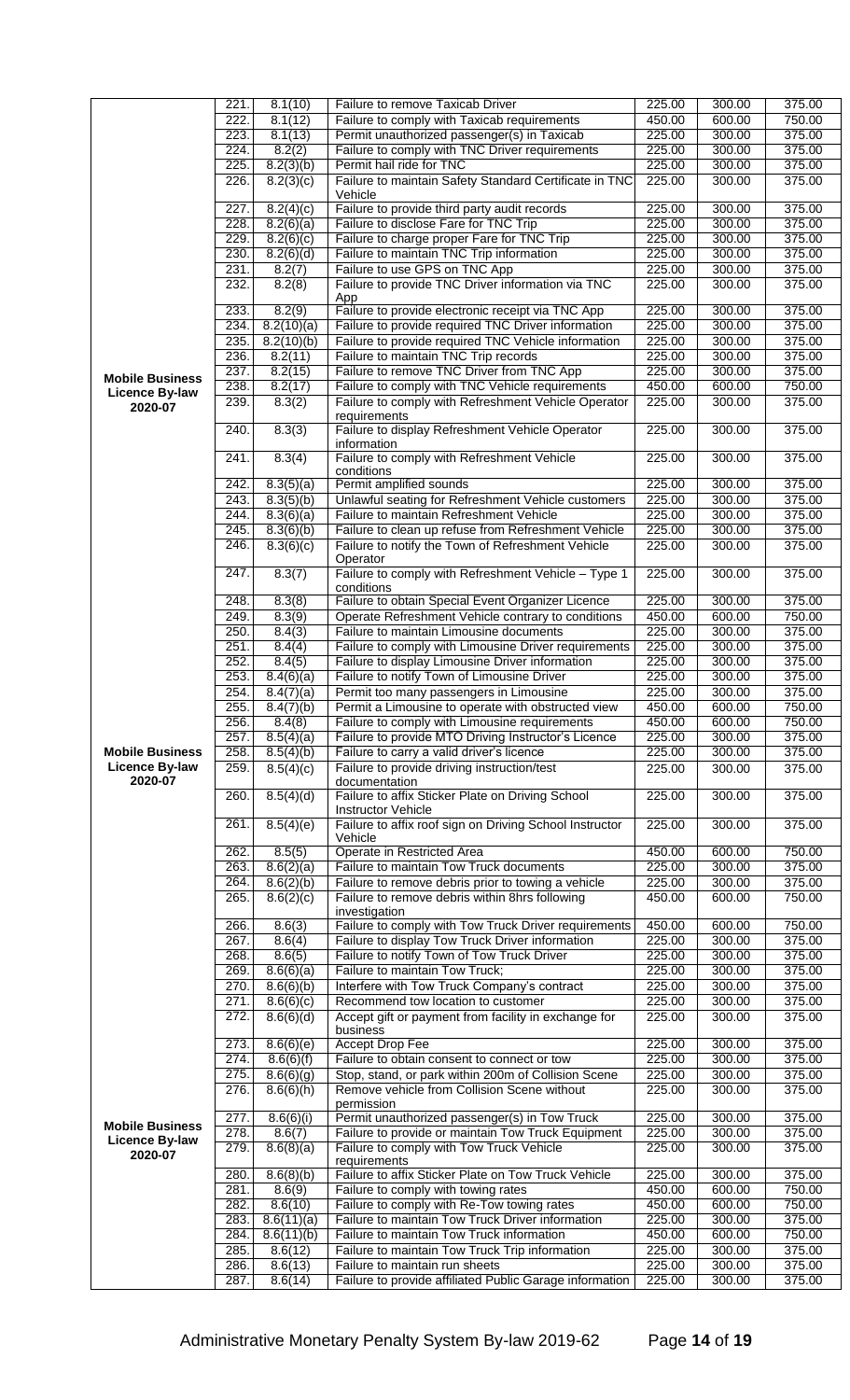|                                       |              |                                 | Noise By-law 2017-76                                                                                     |                |                |                |
|---------------------------------------|--------------|---------------------------------|----------------------------------------------------------------------------------------------------------|----------------|----------------|----------------|
|                                       | 288.         | 3.1                             | Make, cause or permit the emission of noise likely<br>to disturb                                         | 150.00         | 200.00         | 250.00         |
|                                       | 289.         | 3.2(a)                          | Make, cause or permit tires to squeal                                                                    | 150.00         | 200.00         | 250.00         |
| Noise By-law<br>2017-76, as           | 290.         | 3.2(b)                          | Operate a combustion engine without an effective<br>exhaust or muffler                                   | 150.00         | 200.00         | 250.00         |
| amended                               | 291.         | 3.2(b)                          | Operate a pneumatic device without an effective<br>exhaust or muffler                                    | 150.00         | 200.00         | 250.00         |
|                                       | 292.         | 3.2(c)                          | Make, cause or permit the operation of a vehicle<br>with a trailer to clank, squeal or other like noises | 150.00         | 200.00         | 250.00         |
|                                       | 293.         | 3.2(d)                          | Make, cause or permit the use of a horn, whistle,<br>bell, or other                                      | 150.00         | 200.00         | 250.00         |
|                                       | 294.         | 3.2(e)                          | Make, cause, or permit the operation of an air<br>conditioner not in proper working order                | 150.00         | 200.00         | 250.00         |
|                                       | 295.         | 3.2(e)                          | Make, cause or permit the operation of a pool<br>pump or filter not in proper working order              | 150.00         | 200.00         | 250.00         |
|                                       | 296.         | 3.2(e)                          | Make, cause or permit the operation of a heat<br>pump not in proper working order                        | 150.00         | 200.00         | 250.00         |
|                                       | 297.         | $\overline{3.2(f)}$             | Make, cause or permit noise from false alarm in<br>excess of 10 minutes                                  | 150.00         | 200.00         | 250.00         |
|                                       | 298.         | $\overline{3.2}$ (g)            | Make, cause or permit the operation of a roof top<br>unit not in proper working order                    | 150.00         | 200.00         | 250.00         |
|                                       | 299.         | 4.1                             | Make or permit noise during prohibited time                                                              | 150.00         | 200.00         | 250.00         |
|                                       |              |                                 | <b>Outdoor Serving Area By-law 2016-29</b>                                                               |                |                |                |
| <b>Outdoor</b><br><b>Serving Area</b> | 300.         | 2.1                             | Operate an Outdoor Serving Area without a licence                                                        | 450.00         | 600.00         | 750.00         |
| By-law 2016-29,<br>as amended         | 301.         | 4.3                             | Failure to post municipal regulations                                                                    | 150.00         | 200.00         | 250.00         |
|                                       |              |                                 | Parking By-law 2019-62                                                                                   |                |                |                |
|                                       | 302.<br>303. | 5(2)<br>5(3)                    | Interfere with Authorized Sign                                                                           | 30.00<br>30.00 | 40.00          | 50.00<br>50.00 |
|                                       | 304.         | 6(1)(a)                         | <b>Obstruct Authorized Sign</b><br>Park facing wrong direction                                           | 30.00          | 40.00<br>40.00 | 50.00          |
| <b>Parking By-law</b>                 | 305.         | 6(1)(b)                         | Park more than 30cm from curb                                                                            | 30.00          | 40.00          | 50.00          |
| 2019-62, as                           | 306.         | 6(1)(c)                         | Fail to park parallel to curb                                                                            | 30.00          | 40.00          | 50.00          |
| amended                               | 307.         | 7(1)(a)                         | Park within 9m of non-signalized intersection                                                            | 37.50          | 50.00          | 62.50          |
|                                       | 308.<br>309. | 7(1)(b)<br>$\overline{7(1)(c)}$ | Park within 15m of signalized intersection<br>Exceed posted time                                         | 37.50<br>30.00 | 50.00<br>40.00 | 62.50<br>50.00 |
|                                       | 310.         | 7(1)(d)                         | Park contrary to traffic control device                                                                  | 30.00          | 40.00          | 50.00          |
|                                       | 311.         | 7(1)(e)                         | Park causing obstruction                                                                                 | 30.00          | 40.00          | 50.00          |
|                                       | 312.         | 7(1)(f)                         | Park between 0200 and 0600 hrs                                                                           | 75.00          | 100.00         | 125.00         |
|                                       | 313.         | 7(1)(g)                         | Park on boulevard                                                                                        | 37.50          | 50.00          | 62.50          |
|                                       | 314.<br>315. | 7(1)(h)                         | Park within 3m of hydrant                                                                                | 75.00          | 100.00         | 125.00         |
|                                       | 316.         | 7(1)(i)<br>7(1)(j)              | Park within 152m of firefighting apparatus<br>Park within 7m of fire hall entrance – same side           | 56.25<br>37.50 | 75.00<br>50.00 | 93.75<br>62.50 |
|                                       | 317.         | 7(1)(k)                         | Park within 30m of fire hall entrance - opposite side                                                    | 37.50          | 50.00          | 62.50          |
|                                       | 318.         | 7(1)(1)                         | Park on a bridge                                                                                         | 37.50          | 50.00          | 62.50          |
|                                       | 319.         | 7(1)(m)                         | Park within 6m of bus stop                                                                               | 30.00          | 40.00          | 50.00          |
|                                       | 320.<br>321. | 7(1)(n)                         | Park in a public laneway                                                                                 | 30.00          | 40.00          | 50.00          |
|                                       | 322.         | 7(1)(0)<br>7(1)(p)              | Park on a median<br>Double park                                                                          | 37.50<br>37.50 | 40.00<br>50.00 | 50.00<br>62.50 |
|                                       | 323.         | 7(1)(q)                         | Park within turning circle                                                                               | 30.00          | 40.00          | 50.00          |
|                                       | 324.         | 7(1)(r)                         | Park displaying vehicle for sale                                                                         | 30.00          | 40.00          | 50.00          |
|                                       | 325.         | 7(1)(s)                         | Park without valid registration                                                                          | 30.00          | 40.00          | 50.00          |
|                                       | 326.<br>327. | 7(1)(t)<br>7(1)(u)              | Parked while washing or repairing vehicle<br>Exceed 3 consecutive hours                                  | 30.00<br>30.00 | 40.00<br>40.00 | 50.00<br>50.00 |
|                                       | 328.         | 7(1)(v)                         | Park within 0.6m of driveway                                                                             | 37.50          | 50.00          | 62.50          |
|                                       | 329.         | 7(1)(w)                         | Park obstructing previously parked vehicle                                                               | 30.00          | 40.00          | 50.00          |
|                                       | 330.         | 7(1)(x)                         | Park on narrow roadway                                                                                   | 30.00          | 40.00          | 50.00          |
|                                       | 331.<br>332. | 7(1)(y)<br>7(1)(z)              | Park alongside railway tracks<br>Park causing obstruction to building                                    | 30.00<br>30.00 | 40.00<br>40.00 | 50.00<br>50.00 |
|                                       | 333.         | 7(1)(aa)                        | Park within 15m of Authorized Sign intersection                                                          | 30.00          | 40.00          | 50.00          |
|                                       | 334.         | 7(1)(bb)                        | Park within 30m of traffic signal intersection                                                           | 37.50          | 50.00          | 62.50          |
|                                       | 335.         | 7(1)(cc)                        | Park within a turning basin                                                                              | 30.00          | 40.00          | 50.00          |
|                                       | 336.         | 7(1)(dd)                        | Interfere with funeral procession                                                                        | 30.00          | 40.00          | 50.00          |
|                                       | 337.<br>338. | 7(1)(ee)<br>7(1)(ff)            | Park within 15m of dead-end roadway<br>Park within 3m of walkway                                         | 30.00<br>30.00 | 40.00<br>40.00 | 50.00<br>50.00 |
|                                       | 339.         | 7(1)(gg)                        | Park within Unauthorized Area                                                                            | 75.00          | 100.00         | 125.00         |
|                                       | 340.         | 7(2)                            | Park commercial vehicle on street                                                                        | 41.25          | 55.00          | 68.75          |
| <b>Parking By-law</b>                 | 341.         | 7(3)                            | Park trailer on street                                                                                   | 41.25          | 55.00          | 68.75          |
| 2019-62, as                           | 342.         | 7(4)(a)                         | Park within 15m of crosswalk - same side                                                                 | 37.50          | 50.00          | 62.50          |
| amended                               | 343.<br>344. | 7(4)(b)<br>7(5)(a)              | Park within 30m of crosswalk - opposite side<br>Unauthorized parking on private property                 | 37.50<br>30.00 | 50.00<br>40.00 | 62.50<br>50.00 |
|                                       | 345.         | 7(5)(b)                         | Unauthorized parking on Town property                                                                    | 30.00          | 40.00          | 50.00          |
|                                       | 346.         | 7(5)(c)                         | Park during restricted time                                                                              | 30.00          | 40.00          | 50.00          |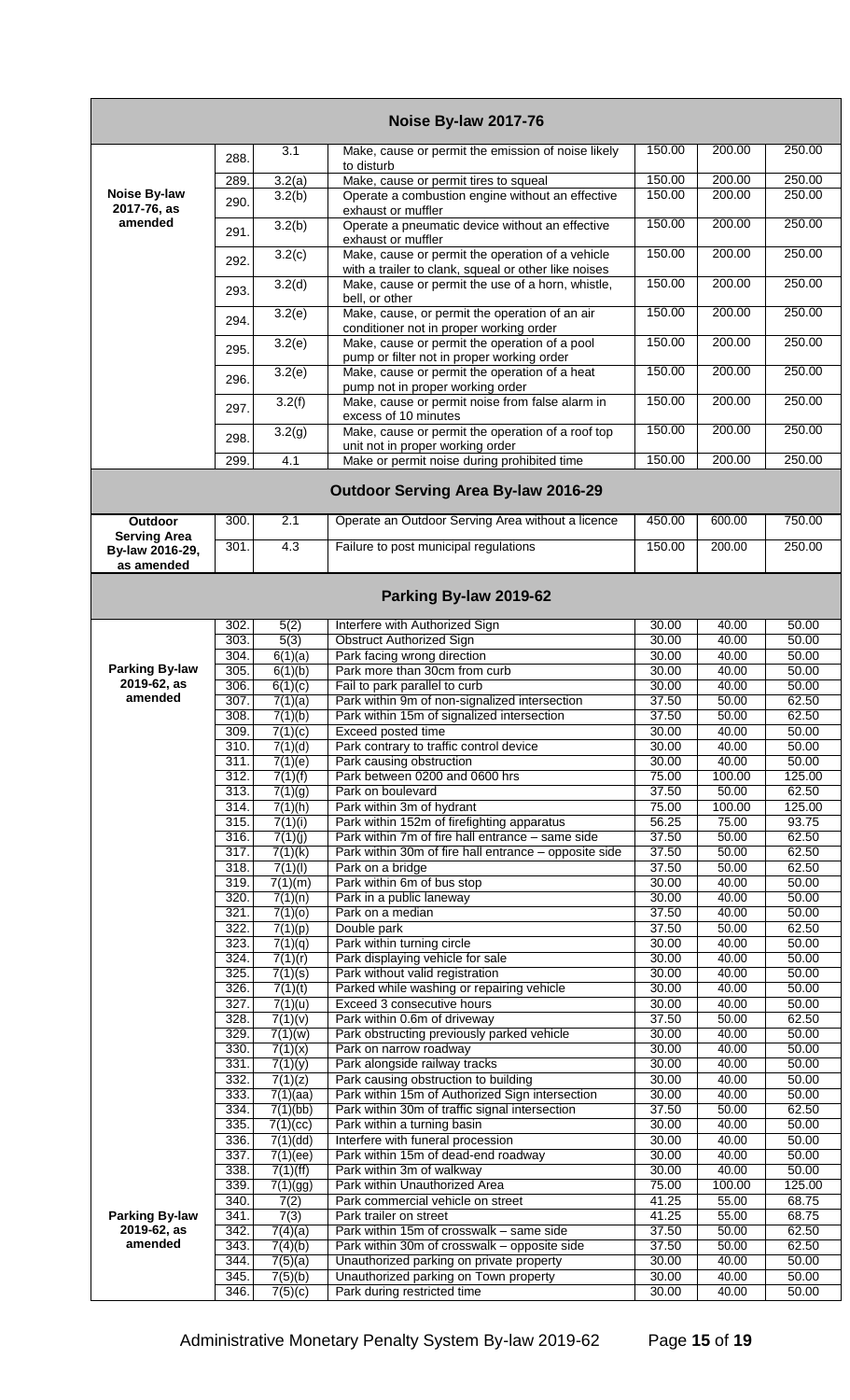|                           | 347.         | 8(1)(a)               | Stop within intersection                                                                                | 37.50  | 50.00            | 62.50            |
|---------------------------|--------------|-----------------------|---------------------------------------------------------------------------------------------------------|--------|------------------|------------------|
|                           | 348.         | 8(1)(b)               | Stop within 9m of pedestrian crossover                                                                  | 37.50  | 50.00            | 62.50            |
|                           | 349.         | 8(1)(c)               | Stop within 9m of School Crossing Guard                                                                 | 37.50  | 50.00            | 62.50            |
|                           | 350.         | 8(1)(d)               | Stop causing obstruction                                                                                | 37.50  | 50.00            | 62.50            |
|                           | 351.         | 8(1)(e)               | Stop contrary to traffic control device                                                                 | 30.00  | 40.00            | 50.00            |
|                           | 352.         | 8(1)(f)               | Stop parallel to vehicle                                                                                | 30.00  | 40.00            | 50.00            |
|                           | 353.         | 8(1)(g)               | Stop on a bridge                                                                                        | 37.50  | 50.00            | 62.50            |
|                           | 354.         | 8(1)(h)               | Stop within tunnel                                                                                      | 37.50  | 50.00            | 62.50            |
|                           | 355.         | 8(1)(i)               | Stop obstructing traffic                                                                                | 56.25  | 75.00            | 93.75            |
|                           | 356.         | 8(1)(j)               | Stop within turning circle                                                                              | 37.50  | 50.00            | 62.50            |
|                           | 357.         | 8(1)(k)               | Stop within Unauthorized Area                                                                           | 75.00  | 100.00           | 125.00           |
|                           | 358.         | 9(3)                  | Park within fire route                                                                                  | 112.50 | 150.00           | 187.50           |
|                           | 359.         | 10(1)                 | Park contrary to No Parking sign                                                                        | 37.50  | 50.00            | 62.50            |
|                           | 360.         | 11(1)                 | Stop contrary to No Stopping sign                                                                       | 37.50  | 50.00            | 62.50            |
|                           | 361.         | 13(1)(a)              | Park contrary to municipal parking area                                                                 | 30.00  | 40.00            | 50.00            |
|                           | 362.         | 13(1)(b)              | Park in more than one space                                                                             | 30.00  | 40.00            | 50.00            |
|                           | 363.         | 13(1)(c)              | Unauthorized parking in municipal parking area                                                          | 30.00  | 40.00            | 50.00            |
|                           | 364.         | 14(1)(a)              | Failure to display accessible permit                                                                    | 300.00 | 300.00           | 300.00           |
|                           | 365.         | 14(1)(b)              | Unauthorized use of accessible permit                                                                   | 300.00 | 300.00           | 300.00           |
|                           | 366.         | 17(2)                 | <b>Obstruct a Municipal Enforcement Officer</b>                                                         | 75.00  | 100.00           | 125.00           |
|                           |              |                       | <b>Parks By-law 2013-14</b>                                                                             |        |                  |                  |
|                           | 367.         | 2.2.1(a)              | Violent, threatening, or unlawful conduct                                                               | 150.00 | 200.00           | 250.00           |
|                           | 368.         | 2.2.1(b)              | Cast, throw, or propel object endangering person or                                                     | 150.00 | 200.00           | 250.00           |
|                           | 369.         | 2.2.1(c)              | property<br>Create nuisance causing a disturbance                                                       | 150.00 | 200.00           | 250.00           |
|                           | 370.         | 2.2.1(e)              | Remove, relocate, or damage equipment or signage                                                        | 150.00 | 200.00           | 250.00           |
| Parks By-law              | 371.         | 2.7                   | Consume, serve, or sell alcohol                                                                         | 150.00 | 200.00           | 250.00           |
| 2013-14, as               | 372.         | 2.9.1(a)              |                                                                                                         | 150.00 |                  | 250.00           |
| amended                   |              |                       | Remove, cut, or destroy tree on municipal property                                                      |        | 200.00           |                  |
|                           | 373.         | 3.1(a)                | Access or occupy park for non-recreational use                                                          | 150.00 | 200.00           | 250.00           |
|                           | 374.         | 3.1(b)                | Enter or gather in park between 11:00pm and 5:00am                                                      | 150.00 | 200.00           | 250.00           |
|                           | 375.         | 3.4                   | Operate loud speakers or amplified equipment in a<br>park                                               | 150.00 | 200.00           | 250.00           |
|                           | 376.         | 3.5                   | Dwell, camp, or lodge in a park                                                                         | 150.00 | 200.00           | 250.00           |
|                           | 377.         | 3.6                   | Place, install, or erect a tent or structure in a park                                                  | 150.00 | 200.00           | 250.00           |
|                           | 378.         | 4.8                   | Failure to comply with posted rules for tennis                                                          | 150.00 | 200.00           | 250.00           |
|                           | 379.         | $\overline{5.1.1(a)}$ | Obstruct or endanger others while riding a bicycle                                                      | 150.00 | 200.00           | 250.00           |
|                           | 380.         | 5.2                   | Ride, drive, or park motorized recreational vehicle in                                                  | 150.00 | 200.00           | 250.00           |
|                           |              |                       | park                                                                                                    |        |                  |                  |
|                           |              |                       |                                                                                                         |        |                  |                  |
|                           |              |                       | <b>Property Standards By-law 2017-62</b>                                                                |        |                  |                  |
|                           | 381.         | 6.1(9)                | Dilapidated structure or accumulated materials<br>causing a nuisance                                    | 150.00 | 200.00           | 250.00           |
|                           | 382.         | 6.1(10)               | Failure to maintain yard from pests                                                                     | 150.00 | 200.00           | 250.00           |
| <b>Property Standards</b> | 383.         | 6.1(12)               | Unsightly growth                                                                                        | 150.00 | 200.00           | 250.00           |
| By-law 2017-62, as        | 384.         | 6.1(15)               | Construction bin in yard                                                                                | 150.00 | 200.00           | 250.00           |
| amended                   | 385.         | 6.1(17)               | Interior furniture in yard                                                                              | 150.00 | 200.00           | 250.00           |
|                           | 386.         | 6.3(1)                | Recurrent ponding of storm water in yard                                                                | 150.00 | 200.00           | 250.00           |
|                           | 387.         | 6.3(2)                | Instability or erosion of soil in yard                                                                  | 150.00 | 200.00           | 250.00           |
|                           | 388.         |                       | Failure to maintain drainage pattern                                                                    | 150.00 |                  |                  |
|                           | 389.         | 6.3(5)<br>7.3         | Failure to maintain conditions which prevent passage                                                    | 150.00 | 200.00<br>200.00 | 250.00           |
|                           | 390.         | 8.3(2)                | Discharge water on walkways, stairs, or neighbouring<br>property                                        | 150.00 | 200.00           | 250.00<br>250.00 |
|                           | 391.         | 9.1                   | Failure to maintain exterior lighting                                                                   | 150.00 | 200.00           | 250.00           |
|                           | 392.         | 10.1(1)               | Failure to maintain fence                                                                               | 150.00 | 200.00           | 250.00           |
|                           | 393.         | 10.1(2)               | Failure to maintain fence in structurally sound                                                         | 150.00 | 200.00           | 250.00           |
|                           | 394.         |                       | condition                                                                                               |        |                  |                  |
|                           | 395.         | 11.1                  | Failure to maintain retaining wall<br>Failure to maintain sign                                          | 150.00 | 200.00           | 250.00           |
|                           | 396.         | 12.1                  | Failure to maintain accessory building                                                                  | 150.00 | 200.00           | 250.00           |
|                           | 397.         | 13.1(2)               |                                                                                                         | 150.00 | 200.00           | 250.00           |
|                           | 398.         | 14.2                  | Failure to provide report from professional engineer<br>Failure to demolish or repair damaged structure | 150.00 | 200.00           | 250.00           |
|                           | 399.         | 15.1                  | Failure to maintain roof in watertight condition                                                        | 150.00 | 200.00           | 250.00           |
|                           | 400.         | 17.1(1)               | Failure to secure loose materials on roof                                                               | 150.00 | 200.00           | 250.00           |
|                           |              | 17.1(2)               |                                                                                                         | 150.00 | 200.00           | 250.00           |
|                           | 401.<br>402. | 17.1(3)               | Failure to remove snow or ice from roof                                                                 | 150.00 | 200.00           | 250.00           |
|                           | 403.         | 17.2                  | Failure to maintain soffit or fascia                                                                    | 150.00 | 200.00           | 250.00           |
|                           | 404.         | 17.3<br>18.1          | Failure to maintain eaves trough or downspout<br>Failure to maintain stairs, landings, guards, or       | 150.00 | 200.00           | 250.00           |
|                           |              |                       | handrails                                                                                               | 150.00 | 200.00           | 250.00           |
|                           | 405.         | 18.2                  | Failure to provide handrail                                                                             | 150.00 | 200.00           | 250.00           |
|                           | 406.         | 18.4                  | Failure to secure fire escape                                                                           | 150.00 | 200.00           | 250.00           |
|                           | 407.         | 19.4                  | Failure to maintain fire protection requirements                                                        | 150.00 | 200.00           | 250.00           |
|                           | 408.         | 20.5(5)               | Failure to maintain chimney or gas vent                                                                 | 150.00 | 200.00           | 250.00           |
|                           | 409.         | 21.1                  | Failure to prevent nuisance                                                                             | 150.00 | 200.00           | 250.00           |
|                           | 410.         | 21.1(1)               | Failure to prevent light into dwelling                                                                  | 150.00 | 200.00           | 250.00           |
|                           | 411.         | 21.1(2)               | Failure to prevent debris onto adjacent property                                                        | 150.00 | 200.00           | 250.00           |
|                           | 412.         | 21.1(3)               | Failure to remove accumulated materials                                                                 | 150.00 | 200.00           | 250.00           |
|                           | 413.<br>414. | 21.2(1)<br>21.2(3)    | Failure to maintain place for storage of refuse<br>Failure to screen place for storage of refuse        | 150.00 | 200.00           | 250.00           |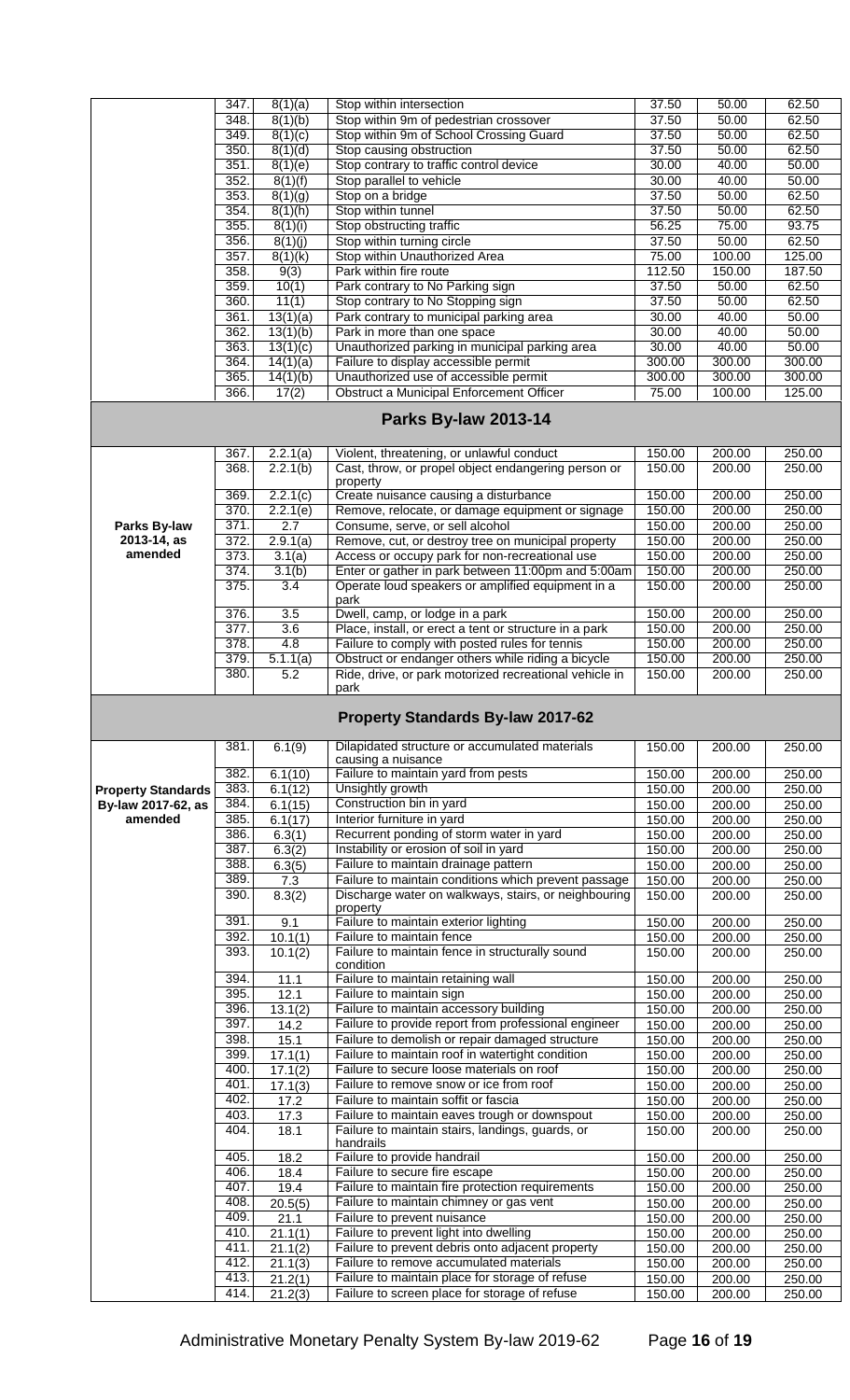|                           | 415. | 22.1              | Unoccupied and unsecured property                                         | 150.00 | 200.00 | 250.00 |
|---------------------------|------|-------------------|---------------------------------------------------------------------------|--------|--------|--------|
|                           | 416. | 22.2              | Failure to board vacant building                                          | 150.00 | 200.00 | 250.00 |
|                           | 417. | 22.3              | Failure to disconnect or secure utilities for vacant                      | 150.00 | 200.00 | 250.00 |
|                           |      |                   | building                                                                  |        |        |        |
|                           | 418. | $\overline{2}4.1$ | Failure to clear debris or material from demolition                       | 150.00 | 200.00 | 250.00 |
|                           | 419. |                   | Failure to protect adjoining property from demolition                     |        |        |        |
|                           |      | 24.3              |                                                                           | 150.00 | 200.00 | 250.00 |
|                           | 420. | 25.1(2)           | Failure to maintain appliances                                            | 150.00 | 200.00 | 250.00 |
|                           | 421. | 25.1(3)           | Failure to keep exit unobstructed                                         | 150.00 | 200.00 | 250.00 |
|                           | 422. | 26.1              | Failure to maintain dwelling free from conditions                         | 150.00 | 200.00 | 250.00 |
|                           |      |                   | encouraging infestation                                                   |        |        |        |
|                           | 423. | 26.3              | Failure to maintain garbage disposal room                                 | 150.00 | 200.00 | 250.00 |
|                           | 424. | 27.1              | Use non-habitable room                                                    | 300.00 | 400.00 | 500.00 |
| <b>Property Standards</b> |      |                   |                                                                           |        |        |        |
|                           | 425. | 27.10             | Failure to equip carbon monoxide detector                                 | 150.00 | 200.00 | 250.00 |
| By-law 2017-62, as        | 426. | 27.11             | Failure to equip smoke detector                                           | 150.00 | 200.00 | 250.00 |
| amended                   | 427. | 28.2              | Failure to provide or maintain mail box                                   | 150.00 | 200.00 | 250.00 |
|                           | 428. | 29.1              | Disconnect service or utility                                             | 150.00 | 200.00 | 250.00 |
|                           | 429  | $\overline{30.2}$ | Failure to install locking devices on doors                               |        |        | 250.00 |
|                           |      |                   |                                                                           | 150.00 | 200.00 |        |
|                           | 430. | $\overline{30.4}$ | Failure to maintain wall or ceiling                                       | 150.00 | 200.00 | 250.00 |
|                           | 431. | 31.1              | Failure to provide adequate heating system                                | 150.00 | 200.00 | 250.00 |
|                           | 432. | 31.4              | Failure to provide written report by certified heating                    | 150.00 | 200.00 | 250.00 |
|                           |      |                   | contractor                                                                |        |        |        |
|                           | 433. | 33.1(2)           | Failure to maintain plumbing or fixtures                                  | 150.00 | 200.00 | 250.00 |
|                           | 434. | 33.2              | Failure to provide potable running water                                  | 150.00 | 200.00 | 250.00 |
|                           |      |                   |                                                                           |        |        |        |
|                           | 435. | 33.6              | Failure to provide hot or cold running water                              | 150.00 | 200.00 | 250.00 |
|                           | 436. | 34.1              | Failure to maintain structure from mould                                  | 150.00 | 200.00 | 250.00 |
|                           | 437. | 35.1              | Failure to connect dwelling unit to electrical supply                     | 150.00 | 200.00 | 250.00 |
|                           |      |                   | system                                                                    |        |        |        |
|                           | 438. | 35.2              | Failure to maintain electrical in good working order                      | 150.00 | 200.00 | 250.00 |
|                           | 439. | 35.6              | Failure to maintain electrical fixtures                                   | 150.00 | 200.00 | 250.00 |
|                           |      |                   |                                                                           |        |        |        |
|                           | 440  | 36.1(2)           | Failure to maintain window in good repair                                 | 150.00 | 200.00 | 250.00 |
|                           | 441. | 36.1(3)           | Failure to maintain window locks                                          | 150.00 | 200.00 | 250.00 |
|                           | 442. | 36.3              | Failure to provide or maintain window screen                              | 150.00 | 200.00 | 250.00 |
|                           | 443. | 37.1(1)           | Failure to provide natural or artificial ventilation                      | 150.00 | 200.00 | 250.00 |
|                           | 444. | 38.5              | Failure to provide and maintain voice communication                       | 150.00 | 200.00 | 250.00 |
|                           |      |                   | system                                                                    |        |        |        |
|                           |      |                   |                                                                           |        |        |        |
|                           | 445. | 40.1              | Failure to maintain elevating device                                      | 150.00 | 200.00 | 250.00 |
|                           | 446. | 50.1(1)           | Failure to maintain heritage property                                     | 450.00 | 600.00 | 750.00 |
|                           | 447. | 50.1(3)           | Failure to obtain heritage permit                                         | 450.00 | 600.00 | 750.00 |
|                           | 448. | 53.1              | Alter, remove, or demolish heritage property                              | 450.00 | 600.00 | 750.00 |
|                           | 449. | 54.1              | Failure to maintain utilities to prevent damage to                        | 450.00 | 600.00 | 750.00 |
|                           |      |                   | heritage property                                                         |        |        |        |
|                           |      |                   |                                                                           |        |        |        |
|                           | 450. | 54.2(1)           | Failure to secure vacant heritage property                                | 450.00 | 600.00 | 750.00 |
|                           |      |                   | <b>Second Hand Goods Shops and Dealers</b><br><b>By-law 2008-79</b>       |        |        |        |
|                           | 451. | 3.1               | Operate business without a licence                                        | 450.00 | 600.00 | 750.00 |
| <b>Second Hand Goods</b>  | 452. |                   | Failure to post licence in premise                                        | 225.00 | 300.00 | 375.00 |
| <b>Shops and Dealers</b>  |      | 3.2(3)            |                                                                           |        |        |        |
|                           | 453. | 3.2(4)            | Purchase second hand good with serial numbers                             | 225.00 | 300.00 | 375.00 |
| By-law 2008-79, as        |      |                   | removed or obstructed                                                     |        |        |        |
| amended                   | 454. | 4.1               | Failure to record complete acquisition                                    | 225.00 | 300.00 | 375.00 |
|                           | 455. | 5.1               | Dispose of goods not in accordance with by-law                            | 225.00 | 300.00 | 375.00 |
|                           | 456. | 11.1              | Failure to produce records<br><b>Sign By-law 2017-73</b>                  | 225.00 | 300.00 | 375.00 |
|                           | 457. | 3.1               | Prohibited sign                                                           | 225.00 | 300.00 | 375.00 |
|                           | 458. | 3.2               | Prohibited sign location                                                  | 150.00 | 200.00 | 250.00 |
|                           | 459. | $\overline{3.4}$  | Sign causing obstruction                                                  | 150.00 | 200.00 | 250.00 |
| Sign By-law 2017-73,      |      |                   |                                                                           |        |        |        |
|                           | 460. | $\overline{3.7}$  | Flashing, animated, or noise emitting sign                                | 150.00 | 200.00 | 250.00 |
| as amended                | 461  | 3.8               | Sign on vehicle or trailer                                                | 150.00 | 200.00 | 250.00 |
|                           | 462. | 3.10              | Unlawful temporary sign                                                   | 150.00 | 200.00 | 250.00 |
|                           | 463. | 4.1               | Failure to obtain a sign permit                                           | 150.00 | 200.00 | 250.00 |
|                           | 464. | 4.2               | Alter sign after approval                                                 | 150.00 | 200.00 | 250.00 |
|                           |      |                   |                                                                           |        |        |        |
|                           | 465. | 7.3               | Failure to removed expired sign                                           | 150.00 | 200.00 | 250.00 |
|                           | 466. | 10.1(c)           | Failure to maintain sign                                                  | 150.00 | 200.00 | 250.00 |
|                           | 467. | $11.\overline{2}$ | Erect, post, or display sign on Town property                             | 150.00 | 200.00 | 250.00 |
|                           | 468. | 11.6              | Erect, post, or display sign on private property                          | 150.00 | 200.00 | 250.00 |
|                           | 469. | 22.2              | New home development sign displayed during                                | 150.00 | 200.00 | 250.00 |
|                           |      |                   | prohibited time                                                           |        |        |        |
|                           |      |                   | Smoking By-law 2019-31                                                    |        |        |        |
| <b>Smoking By-law</b>     | 470. | 3.1               | Smoke in public place                                                     | 150.00 | 200.00 | 250.00 |
| 2019-31 as amended        | 471. | $\overline{3.2}$  | Permit smoking on Town property<br><b>Waste Collection By-law 2017-19</b> | 150.00 | 200.00 | 250.00 |
|                           |      |                   |                                                                           |        |        |        |
|                           | 472. | 4.1               | Failure to set out refuse in accordance with by-law                       | 150.00 | 200.00 | 250.00 |
| <b>Waste Collection</b>   | 473. | 4.2               | Deposit refuse on private or public property                              | 150.00 | 200.00 | 250.00 |
| By-law 2017-19, as        | 474. | 4.3               | Place or permit refuse causing a nuisance                                 | 150.00 | 200.00 | 250.00 |
| amended                   | 475. | 4.4               | Refuse placed for collection on improper date or time                     | 150.00 | 200.00 | 250.00 |